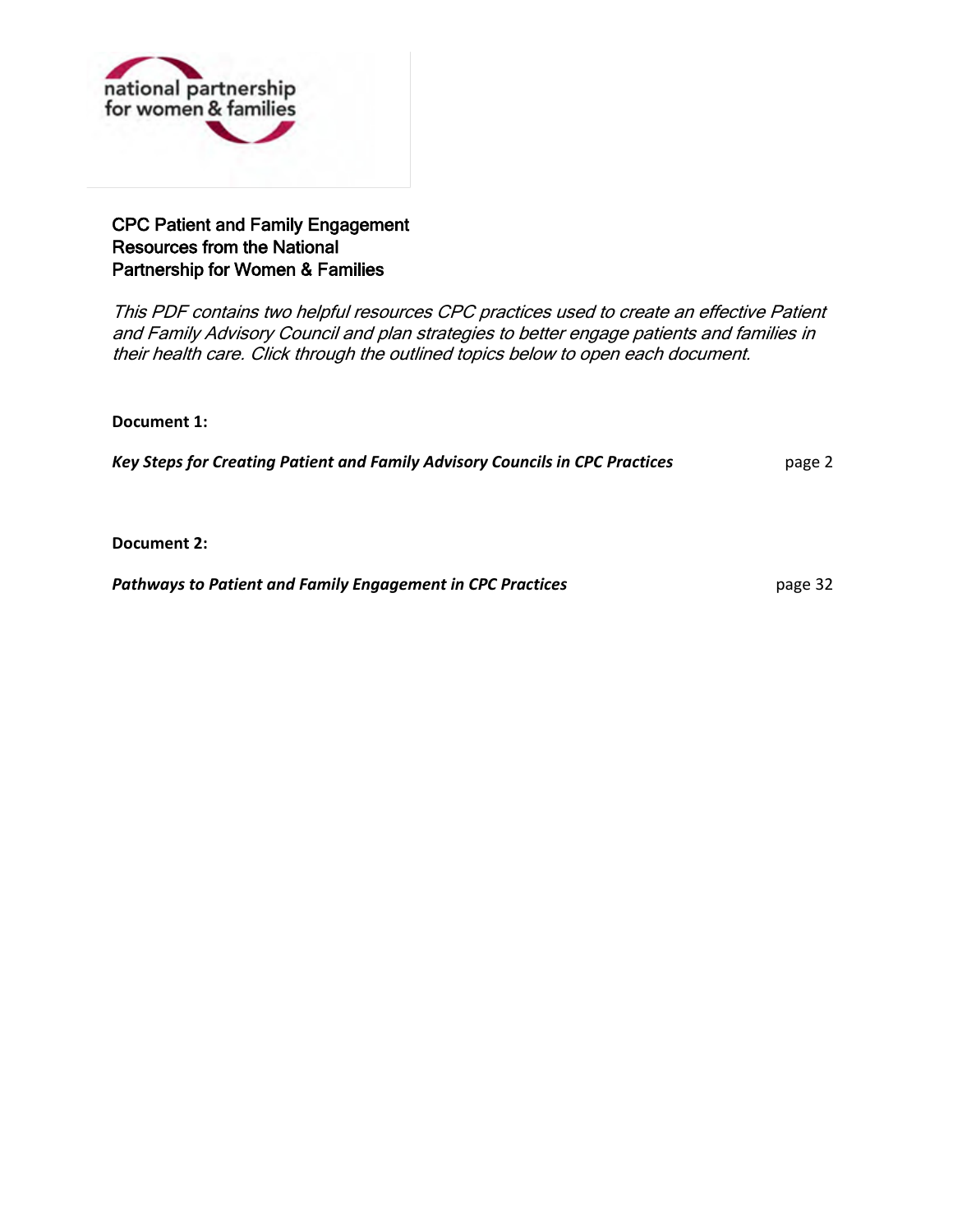# <span id="page-1-0"></span>**Key Steps for Creating Patient and Family Advisory Councils in CPC Practices**

**APRIL 2013** 

## I. Introduction

The overarching goal of the Comprehensive Primary Care Initiative (CPC) is to encourage and facilitate primary care practices in **delivering higher quality, better coordinated, and more patient-centered care.** A central strategy for achieving these important and ambitious goals is through Milestone #4 of the initiative—directly engaging patients and families in their care.

Establishing a **Patient and Family Advisory Council (PFAC)** is one way to meet this milestone as well as a strategy for ensuring that practices improve quality, efficiency, and patients' and families' experiences. Working side-by-side with patients and families is a unique opportunity to not only gain a better understanding of their

experiences but also to partner with them to **improve**

**processes, procedures, care delivery and outcomes.**

## II. Definition

A PFAC is an established council within a health care practice which meets regularly and consists of patients and family members who receive care at the practice. Select providers, clinicians, office staff, and leadership are also integrated members of the PFAC and work with the patient and family advisors to discuss improvements in care, processes, and

**As advisors in a PFAC, patients, families, and providers work together on procedures, processes, and quality improvement strategies to achieve high quality, coordinated, and patient- and family-centered care**

experiences. Key to the PFAC is that patients and family caregivers are viewed as **respected partners and essential resources to the practice.**

Just as important as understanding what a PFAC **is**, is understanding what it's **not.**

1. **Focus group**: A PFAC is not a group of patients who are convened to answer questions for research purposes. While focus groups meet for a short duration, PFACs come together on an ongoing basis and provide continuing guidance to the overall practice. Also unlike a focus group which is established for discussions around a specific topic, PFAC discussions and topics should be generated from an agenda and workplan established by the group and centered

> 1875 Connecticut Avenue, NW | Suite 650 | Washington, DC 20009 202.986.2600 | www.NationalPartnership.org

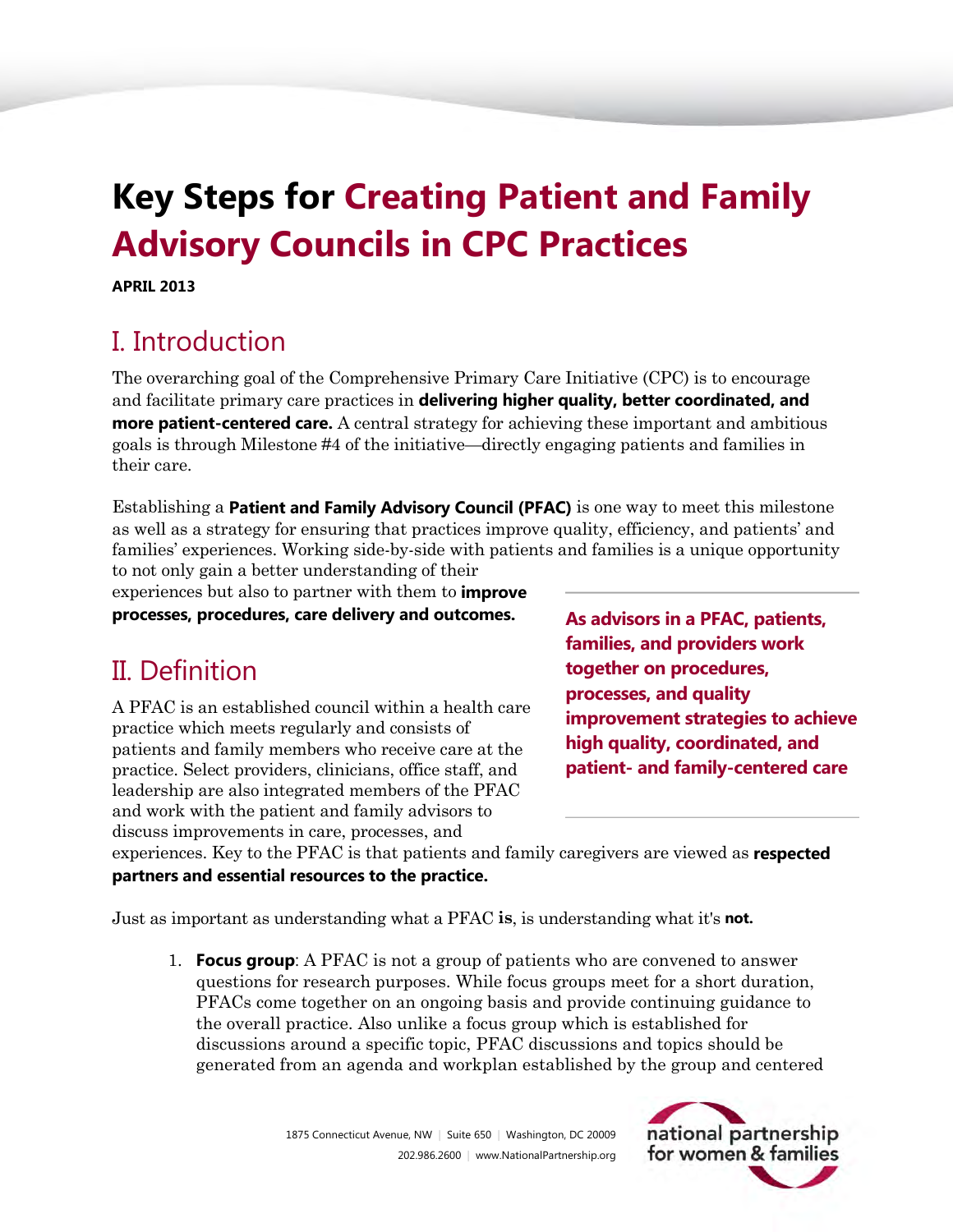around improving the practice in ways that meet the needs of patients and families.

2. **A "check the box" activity**: Patient and family advisors will not remain engaged in the PFAC if they feel they are only involved with the practice to fulfill a requirement and are not making a difference. It is critically important for the practice to continually demonstrate that patients' and family caregivers' voices are being heard and taken seriously. Advisors should always know the outcome of their advice, even if their suggestions cannot always be implemented.

## III. The Steps

**The recommendations described below will help practices take the steps needed to establish a PFAC for the first time or enhance Councils that may already be in place**. It is important to keep in mind, however, that developing a PFAC into a productive group that helps affect meaningful change will not be achieved overnight. The preparation and establishment of this type of group will require a deliberate process of planning and follow through and practices should consider assigning resources and staff to coordinate the effort over time.

#### **STEP 1: Establish the PFAC Practice Team**

- Identify practice staff who view patients and families as untapped resources, recognize that patient and family engagement is a quality improvement strategy, and are interested in creating, managing, and leading a PFAC.
- Consider engaging staff from all departments/areas of the office—providers, clinicians, office staff, leadership, etc. to participate in or staff the PFAC.
- Assign staff roles and responsibilities. A few examples are described below.
	- **PFAC lead** An essential role for the success of the PFAC. Manages the work of the PFAC overall, serves as the main point of contact for the patient and family advisors, and coordinates the feedback "loop" from the patient and family advisors to the practice leadership and staff. The lead ensures that the PFAC's ideas and guidance are thoughtfully implemented.
	- **Logistics coordinator**  Coordinates meeting dates/times and locations, transportation needs, meeting materials, and other logistical needs.
	- **Recruitment coordinator** Oversees recruitment process for patient and family advisors.
	- **Scribe**  Takes minutes and other notes at PFAC meetings.

#### **STEP 2: Define and establish the mission, vision, and goals of the PFAC**

- As a practice team, draft **mission, vision, and goals statements** for the PFAC to review. A few items to consider during that process are:
	- $\triangleright$  What would you like to accomplish in 3 months? 6 months? 1 year?
	- Why is this work important to your practice?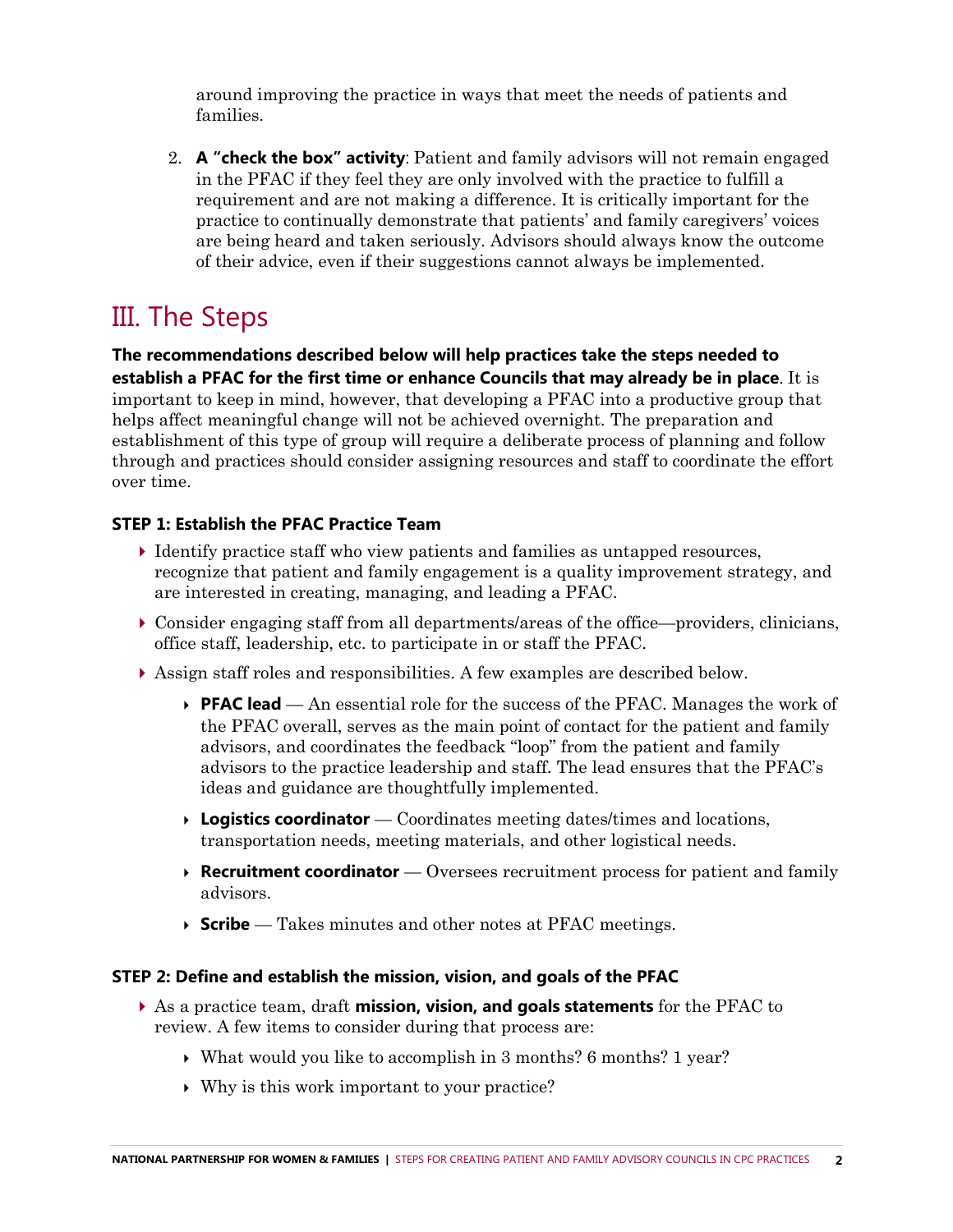- How will you measure your success?
- $\rightarrow$  How will you continually foster relationships with patient and family advisors?

**Best practice***: Although practice staff should have a firm understanding of the purpose of the Council and draft mission, vision, and goal statements, ultimately patients and family caregivers should play a role in shaping the PFAC's structure, agendas, and workplans. Be prepared to discuss these statements at the first meeting, seek feedback, and be open to changes.* 

- Determine the structure of the PFAC:
	- Determine **how many** patient and family advisors will participate in the PFAC.
	- Consider whether or not patient and family advisors' service will be **term limited**. If so, how long will terms be?
	- Draft a **Compact** or similar document that outlines staff and patient and family advisor roles, responsibilities, and expectations. Plan to discuss the Compact at the first PFAC meeting and incorporate patient and family advisors' feedback. (See **Attachment A** for a template).

**Best practice**: *Eight to ten patient and family advisors on a PFAC is ideal*. *Ensure that the advisors are representative of your patient population in terms of age, race, ethnicity, geography, family structure, clinical needs, etc*.

#### **STEP 3: Meeting logistics**

- Think through the logistics of PFAC meetings: Dates, times, and locations of meetings.
- Transportation/parking—Provide directions and instructions to Council members who may be driving or taking public transit.
- Have contact information for the PFAC lead ready to share with patient and family advisors.
- Reimbursement/stipend—Some practices recognize patient and family advisors' contributions by offering honoraria, such as gift cards or catering at meetings. Additionally, consider that some patient and family advisors may not be able to participate in the PFAC without some form of reimbursement for their time or travel.
- Child/elder care—Some patient and family advisory members may not be able to participate in the Council because of child or elder care responsibilities. Consider whether the practice can offer these services during meeting times.

#### **STEP 4: Identifying Patient and Family Advisors**

 $\triangleright$  Not every patient or family caregiver in a practice will be a good "fit" for a PFAC. Similar to professional roles and responsibilities, certain skills and qualities are better suited for this work and a practice should dedicate ample time to identifying patients and family caregivers who will be the best match.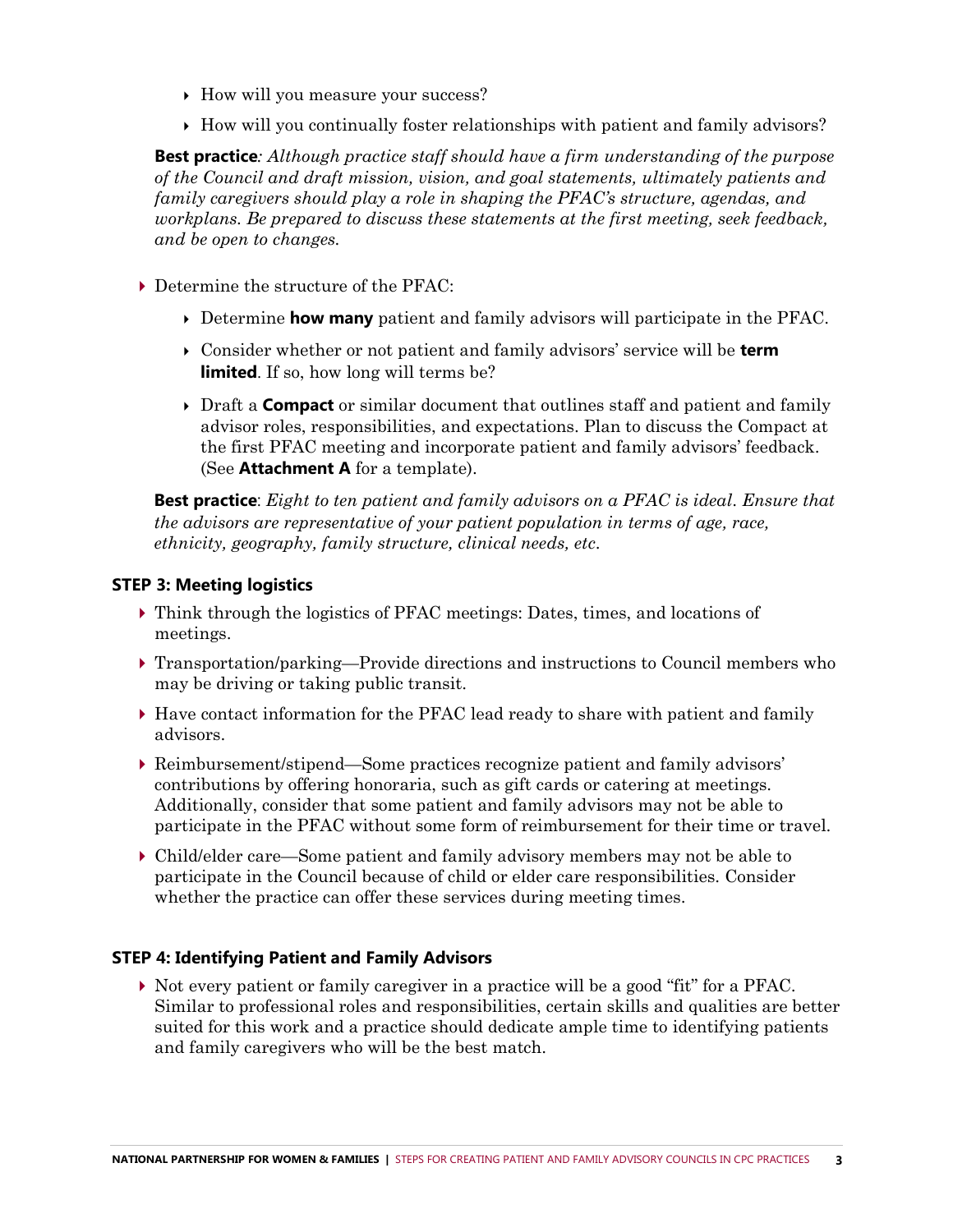- When thinking about patients and family caregivers to reach out to, consider seeking those who have:
	- Familiarity and experience with the practice (as a patient or a family caregiver)
	- $\rightarrow$  Representative of the population most impacted by the care changes being sought
	- Willingness to speak up
	- $\rightarrow$  History of providing constructive feedback to the practice
	- $\rightarrow$  Able and interested in devoting time and energy to working with the practice

**Best practice:** *In addition to ensuring the patient and family caregivers reflect the diversity of the practice's patient population, also look for those who have had varying experiences at the practice—both positive and negative—and seek variety in diagnosis, treatments, and programs utilized.*

#### **STEP 5: Recruitment**

- Once a practice is familiar with the types of characteristics to look for in patient and family advisors, begin looking for specific individuals to serve on the PFAC. The recruitment process can take place through a variety of ways:
	- $\rightarrow$  Ask providers, clinicians, and office staff for suggestions based on their patient populations.
	- $\rightarrow$  Post and advertise notices in the practice's waiting room and examination rooms.
	- $\triangleright$  Send notices through e-mail, patient portals, or regular mail. Use the practice's electronic health record to identify patients in targeted populations to ensure diverse representation (e.g., patients with diabetes, patients over age 65, African American patients).
	- Place notices in local publications, including newspapers.
	- Contact local community-based organizations that serve populations that also receive care at the practice for recommendations (e.g., Local AARP chapter, houses of worship, Area Agency on Aging, YMCA).

**Best practice***: To ensure the most efficient and effective recruitment process, consider engaging in more than one of the outreach methods above simultaneously.*

 After going through the suggested recruitment process above, practices will likely have two separate lists of potential patient and family advisors: 1. Individuals who contacted the practice after receiving the email, seeing the ads, etc. and indicated their interest in participating in the PFAC and 2. Individuals who were recommended by providers, clinicians, office staff, or community-based organizations. The next step—the interview process—will need to be approached slightly differently for each group. (See **Attachment B** for sample discussion questions for use in initial conversations with potential patient and family advisors.)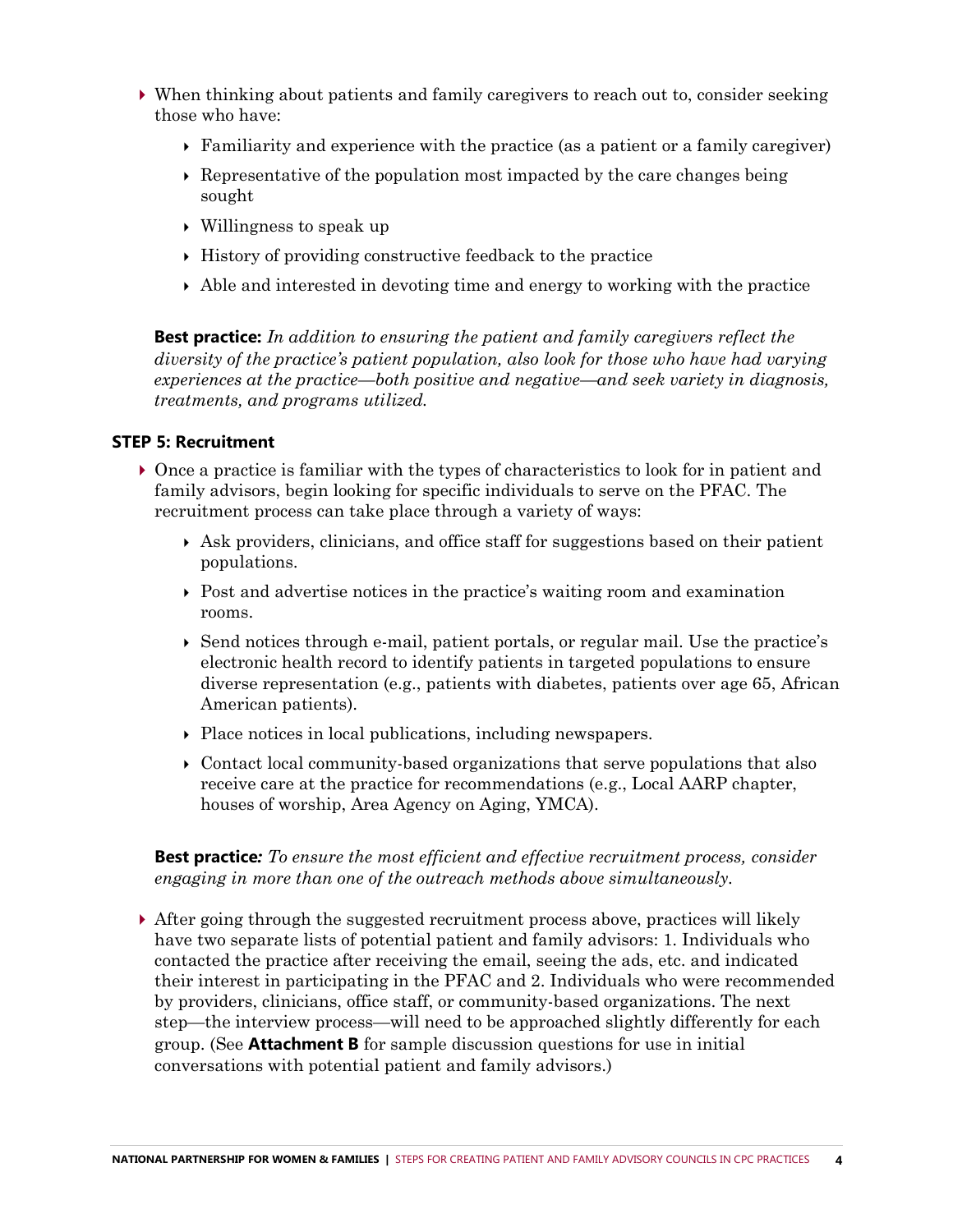- **For interested individuals who contacted the practice after receiving the email, seeing the ads, etc**.—Practice should be prepared to ask the sample discussion questions at the time the patients or family members call. Use the conversation as an opportunity to get a sense of their past health care experiences at the practice, availability, and interest in the work.
- **For recommended individuals**—When calling these individuals, practice staff should first be looking to gauge the patient or family member's interest in participating in the PFAC. If the individual responds positively, continue through the discussion questions and, as with the group above, get a sense of their past health care experiences at the practice and availability.

**Best practice:** *In both scenarios*, *end the conversations reiterating the value of a PFAC and the importance of embedding patients and family caregivers in the practice as a strategy for enhancing care delivery and quality.*

#### **STEP 6: Invitation and Preparation for First PFAC Meeting**

- Decide on the date, time, and location of the first meeting. Ensure this is a firm date and will not change for any reason in the coming weeks.
- Review the information gathered through the interviews and make final decisions on the eight to ten patient and family advisors to include on the PFAC. Call each individual to invite them to participate and let them know when the first meeting will take place.
- Send an invitation to all involved staff and emphasize the importance of their attendance. Follow-up with each staff member a few days later to ensure the meeting is on their calendars.
- ▶ Create a "welcome packet" for each patient and family advisor and staff member. Include items such as:
	- ▶ Organization chart
	- Mission, vision, goals statements
	- Compact
	- Agenda
	- $\triangleright$  Background documents (e.g., fact sheets, supporting documents, links to available resources)
	- Health care glossary and acronyms list (For sample lists, see **Attachments C and D**).
	- $\triangleright$  Contact information for staff member who will be the point person for patient and family advisors
	- $\rightarrow$  Proposed future (three to five) meeting times and topics
- $\triangleright$  When drafting or compiling the "welcome packet" materials, consider factors such as literacy level and writing in plain language. The materials should be understandable and accessible for the patient population the practice will be recruiting.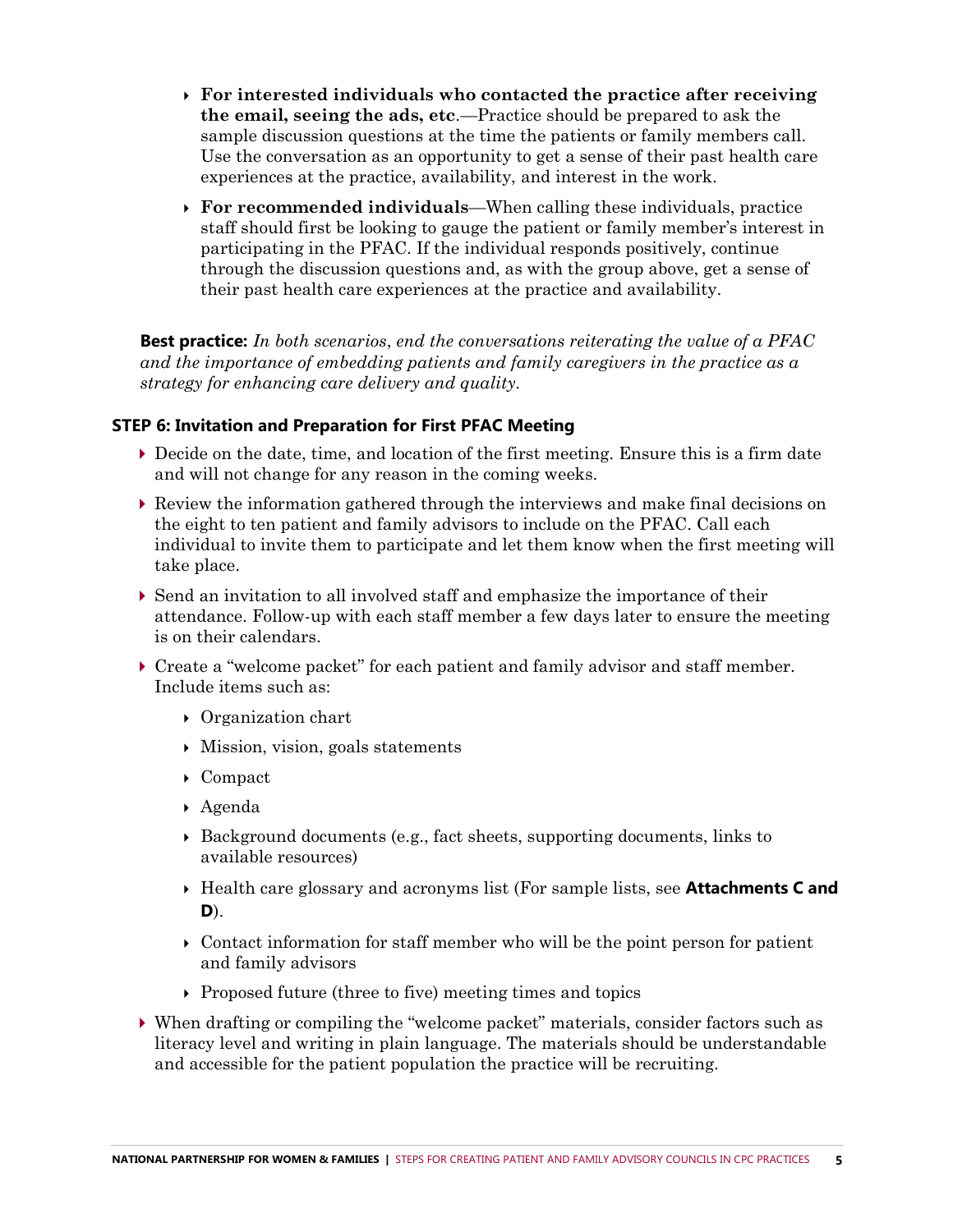- $\triangleright$  Send the welcome packet to all patient and family advisors a week before the meeting date and also make it available online, if possible.
- Identify a mechanism for PFAC members to provide staff with ongoing feedback about their involvement in the Council as well as a plan for how staff will use that feedback. This process will be very important to ensure the sustainability of the PFAC. Patients and families will lose interest in the Council if they feel their feedback is not being valued or used.

**Best practice:** *Consider following up with a phone call to each patient and family advisor to ensure they received their welcome packets and ask if they have any questions. Let them know there will be a point-person to offer them support throughout their time on the PFAC, and how to contact that individual. Demonstrating from the start that patient and family advisors are valuable assets to the PFAC and will be supported sets the tone for the entire Council as a place of collaboration and partnership*.

#### **STEP 7: First Meeting**

- Ensure all staff arrive at the first meeting prepared and begin on time. Open by welcoming patient and family advisors and strive to make them feel comfortable and valued, and emphasize the important role of the PFAC. Consider structuring the remainder of the meeting around the items below:
	- $\rightarrow$  After welcoming the members, begin with a round of introductions so both staff and patient and family advisors become familiar with one another.
	- Reiterate the purpose of the PFAC and underscore that patient and family advisors will be viewed as key partners and will work side-by-side with staff to enhance the way care is delivered in the practice.
	- Explain how patient and family advisors' feedback and ideas will be collected, used, and implemented. It is critical for patient and family advisors to hear and understand the impact of their feedback and how it will (or will not be) implemented.
	- Walk through Compact, mission, vision, and goals statements and welcome feedback.
	- Review agenda and actively discuss each item.
	- At the end of the meeting, discuss potential topics/agendas for the next three to five meetings.

*Best practice: Patient and family advisors will most likely not have a professional background in health care and, therefore, some of the content being discussed at PFAC meetings may be new and unfamiliar. Not having this background is one of the best reasons to partner with and engage these individuals—they bring the important and unique perspectives of patient or family members. During the first meeting or two, understand that it will take time for patient and family advisors to get up-to-speed on lingo, practice operations, etc. Be supportive during this onboarding process. Take time to provide and go over background materials and resources and be available to answer any questions or concerns. Use plain language always.*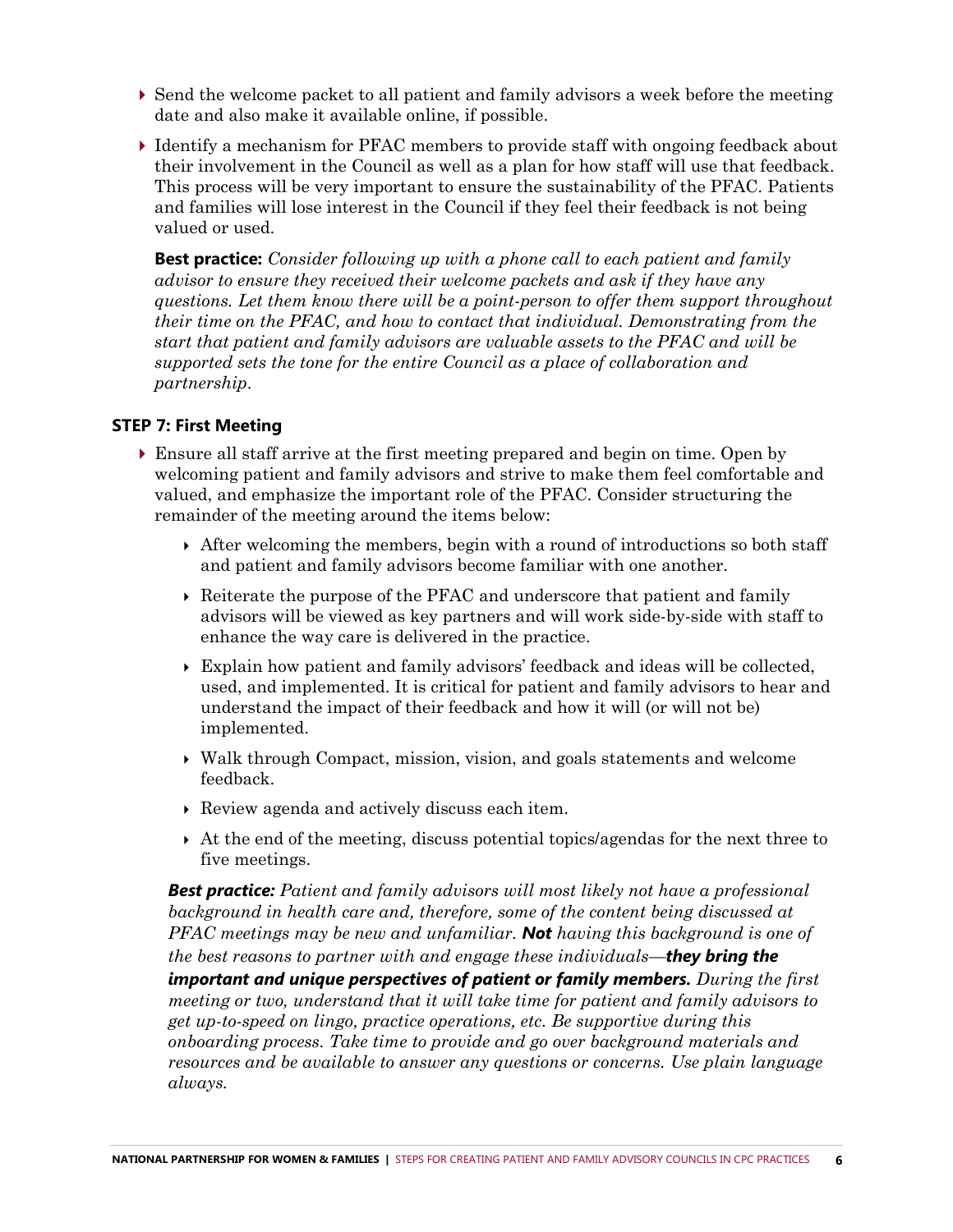#### **STEP 8: Sustaining the PFAC**

- Research and experience have shown that effective PFACs have a very positive impact on care delivery and efficiency. Like any new process or relationship, ongoing support and nurturing will be needed to keep the Council engaged and operating at its highest capacity.
- When planning for the long-term sustainability of a PFAC, consider the following best practices:
	- $\rightarrow$  Allocate adequate staff time and resources to regular meetings, meaningful topics, and cultivating personal relationships with advisors.
	- Share how patient and family advisors' feedback has been implemented and how/when changes are made to the practice.
	- Commit to checking in on patient and family advisors and ask if they are feeling valued and supported. If the answer is "no," ask how staff can help.
	- Recognize the contributions and commitments of advisors. Consider, with their approval, acknowledging their service by listing their names in the waiting room area, website, etc.
	- Ensure that members are always representative of patients and families being served by the practice.
	- Always treat patients and families as equal and respected members of the team.

#### **STEP 9: Take advantage of available expertise**

The National Partnership for Women & Families is a non-profit consumer organization located in Washington, DC that offers technical assistance to the multi-stakeholder collaboratives and the physician practices in the CPC initiative as they integrate consumer and patient representatives and work together to transform primary care in their regions.

For additional resources from the National Partnership, the Institute for Patient- and Family-Centered Care (IPFCC), and TransforMED on creating PFACs and other opportunities for engaging patients and families, visit the CPC Learning Collaborative website.

Tailored technical assistance is available to meet the unique needs of each CPC market. Contact Jennifer Sweeney, Director of Consumer Engagement and Community Outreach, at [jsweeney@nationalpartnership.org](mailto:jsweeney@nationalpartnership.org) or (202) 986-2600 for more information.

*© 2013 National Partnership for Women & Families. All rights reserved.* 

The National Partnership for Women & Families is a nonprofit, nonpartisan advocacy group dedicated to promoting fairness in the workplace, access to quality health care and policies that help women and men meet the dual demands of work and family. More information is available at www.NationalPartnership.org.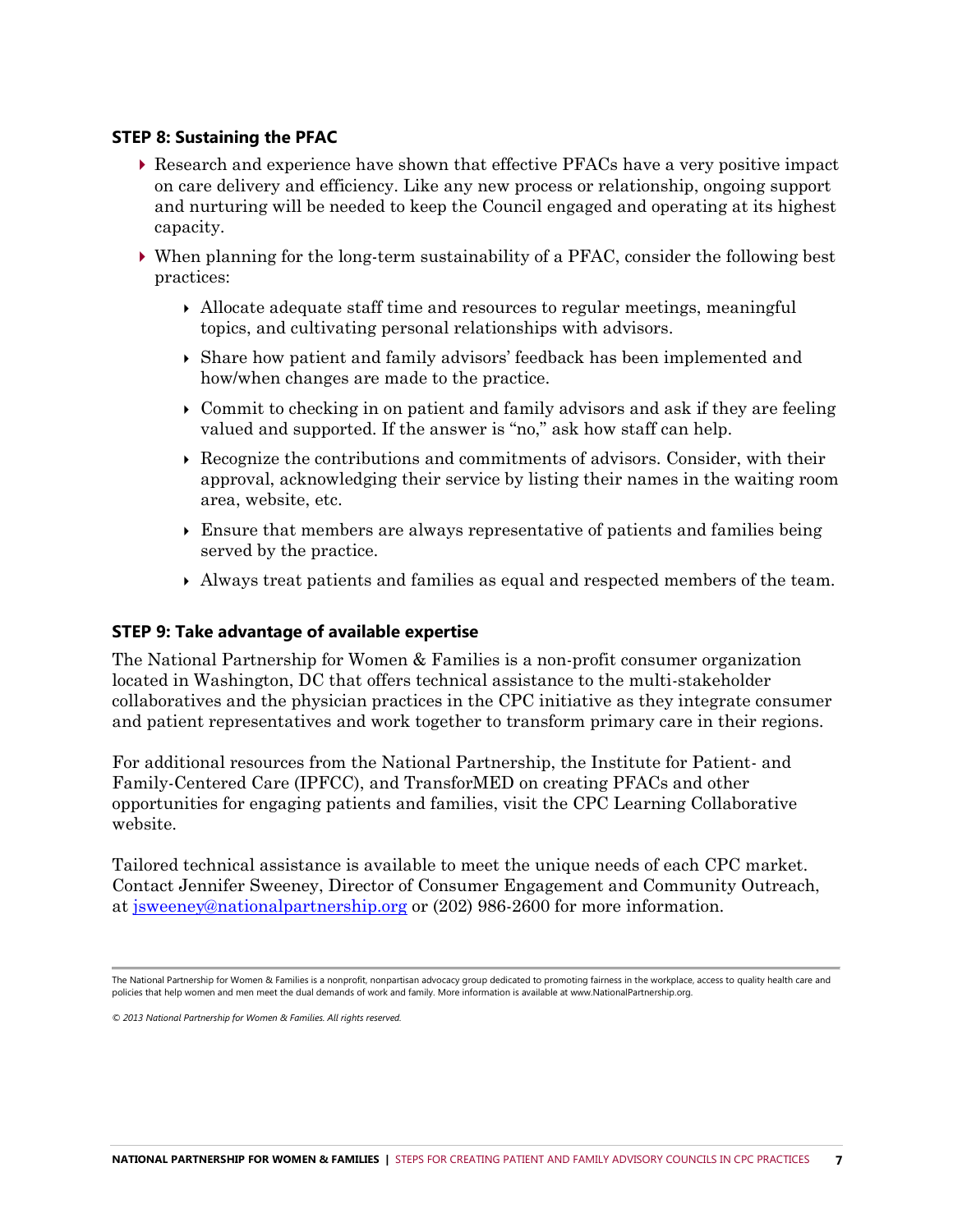# **Sample Compact: Patient /Family Advisor and Practice Compact**

## Purpose of Patient and Family Advisor Program:

[PRACTICE NAME] believes that patients and family caregivers are respected and essential partners in the aim to deliver patient- and family-centered care. Clinicians and staff at [PRACTICE NAME] recognize that partnering with patient and family advisors to improve processes, procedures, and care delivery is crucial to ensuring that the care delivered to patients meets their needs and achieves the practice's goals of:

- LIST PRACTICE IMPROVEMENT GOALS HERE. Focus on goals that are meaningful and use language that is understandable to patients and families.
	- For example: Improving support services offered to patients and family caregivers so they can better manage their care or the care of a loved one.

### Patient and Family Advisor Roles and Responsibilities:

- Help the practice establish patient- and family-centered care priorities.
- Help the practice identify and implement strategies to support patients and families, improve their experiences with care, and strengthen communication and collaboration between health care providers and patients and families.
- Attend meetings regularly and read materials and agendas prior to meetings.
- Maintain confidentiality of any sensitive information shared during meetings.
- Speak up and share health care/caregiving experiences and perspectives with the practice in constructive ways.
- Balance individual perspectives with the larger goal of improving care for all patients in the practice by recognizing that the experiences of one may not be same as the experiences of many.
- Assist the practice in planning, implementation, and evaluation of quality improvement projects.
- Contribute to staff and clinician understanding of patient- and family-centered care principles.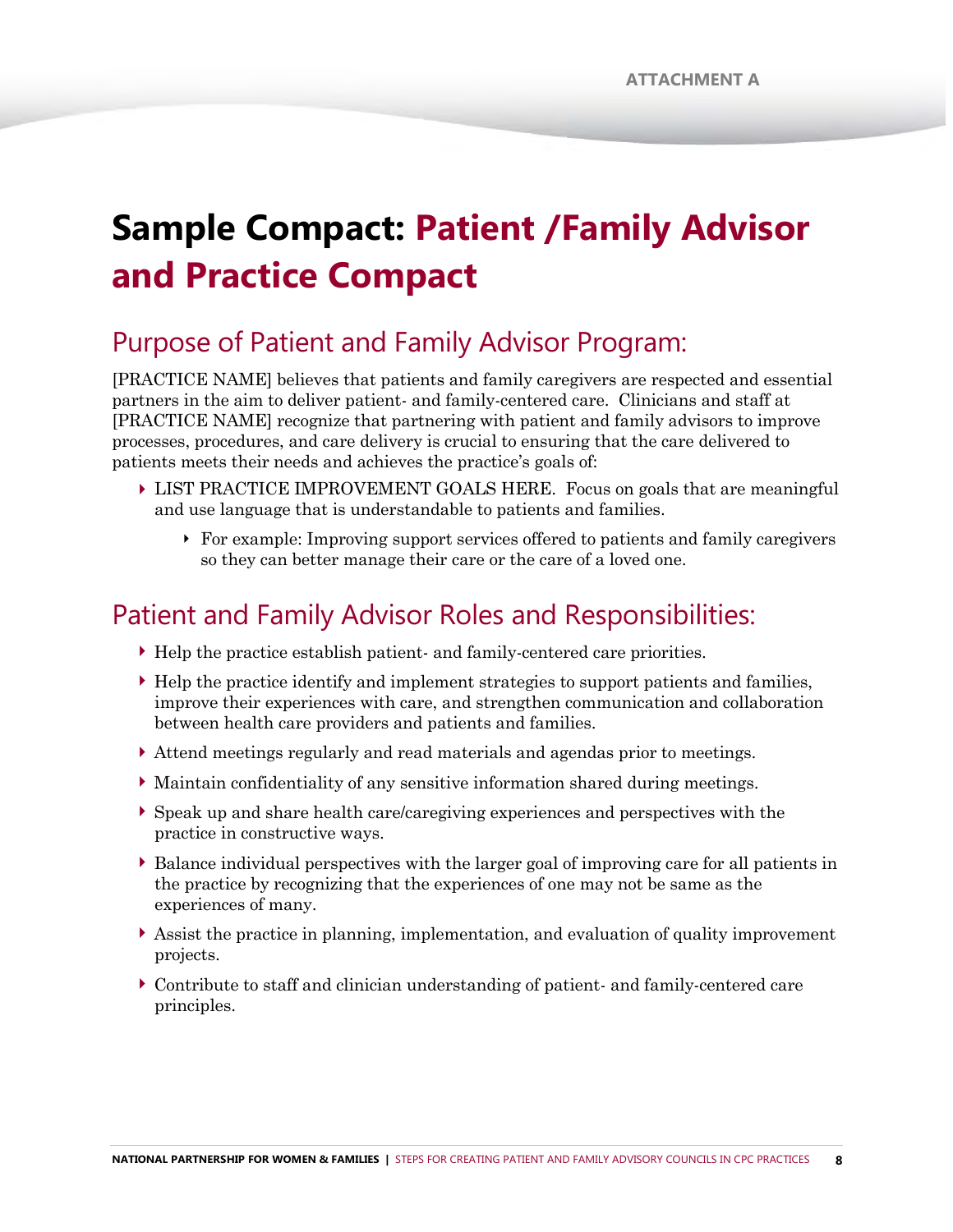## Practice Roles and Responsibilities:

- Designate a practice leader who will participate in meetings with patient and family advisors and communicate patient perspectives to practice peers.
- Focus efforts on meaningful, collaborative projects, ensuring that there are regular opportunities for patient and family advisors to engage in the work to assess, redesign and evaluate the practice's processes and procedures.
- Distribute agendas and background material and educational resources on practicerelated matters in advance of meetings.
- Designate a staff support person whom patient and family advisors may contact to ask questions about agenda items and practice-related areas prior to meetings.
- Establish meeting ground rules in collaboration with patient and family advisors to ensure effective meetings.
- Ask patient and family advisors periodically about their experience as advisors. Find out whether they believe they are making a positive impact and whether they feel supported in their work. If the answer is "no," ask how staff can help.
- Create ways for patient and family advisors to interact periodically with the practice's Board of Directors, if applicable.
- Share how patient and family advisors' feedback has been implemented and how/when changes are being made to the practice.
- Always treat patients and families as equal and respected members of the team.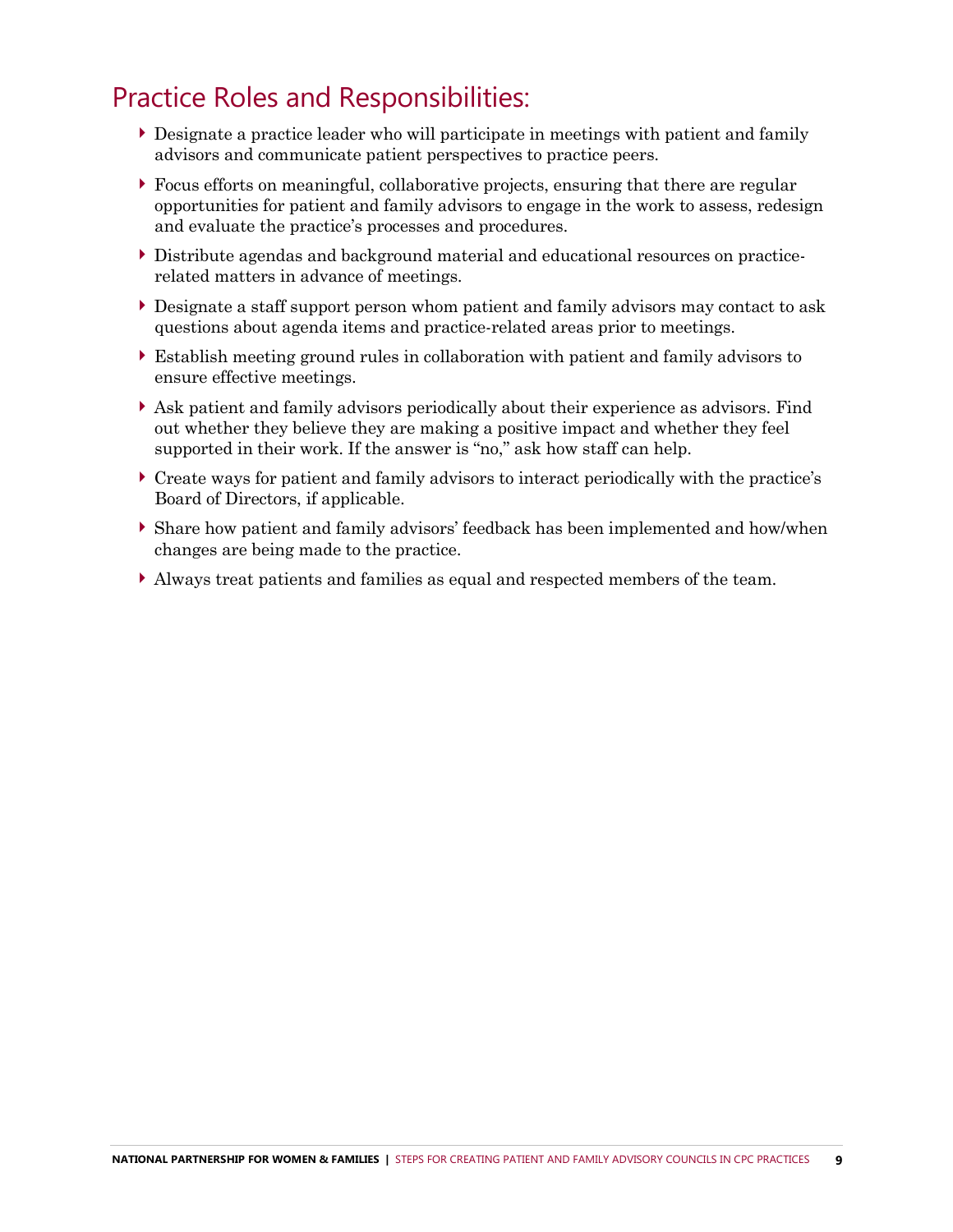## **Sample Discussion Questions**

The purpose of the conversations with potential patient and family caregivers is to gauge their interest in and availability for participating on a Patient Family Advisory Council (PFAC). Keep in mind that many of the patients and family caregivers will not have heard of a PFAC before, so it will be important to clearly explain the purpose and value of the group and how critical their feedback will be for improving the quality of care at the practice. (When speaking to a patient or family caregiver who was recommended by a physician in the practice, make sure to reference that when explaining the reason for the phone call).

Below are **sample discussion questions** to consider when talking to patients and family caregivers about participating on a PFAC:

- Tell me about your general feelings about your care at [PRACTICE NAME]. What have you liked? What could we potentially do better?
- $\blacktriangleright$  Are you comfortable speaking up in a group setting? The group will include doctors, nurses, office staff, and other patients and family caregivers. Would you be willing to share your experiences and speak candidly with all of these individuals present?
- Do you have any volunteer experience where you've served on a committee or council before? (Such as for a school, church, community organization, etc?)
- In terms of time commitment, we expect to meet [INSERT FREQUENCY OF MEETING TIMES—MONTHLY, ETC—AND LOCATION).Would you be able to volunteer your time to this effort?
- Do you see any barriers or challenges in participating in our effort? (i.e. time, transportation, childcare, availability, chronic condition limitations?) How could we help you overcome those challenges?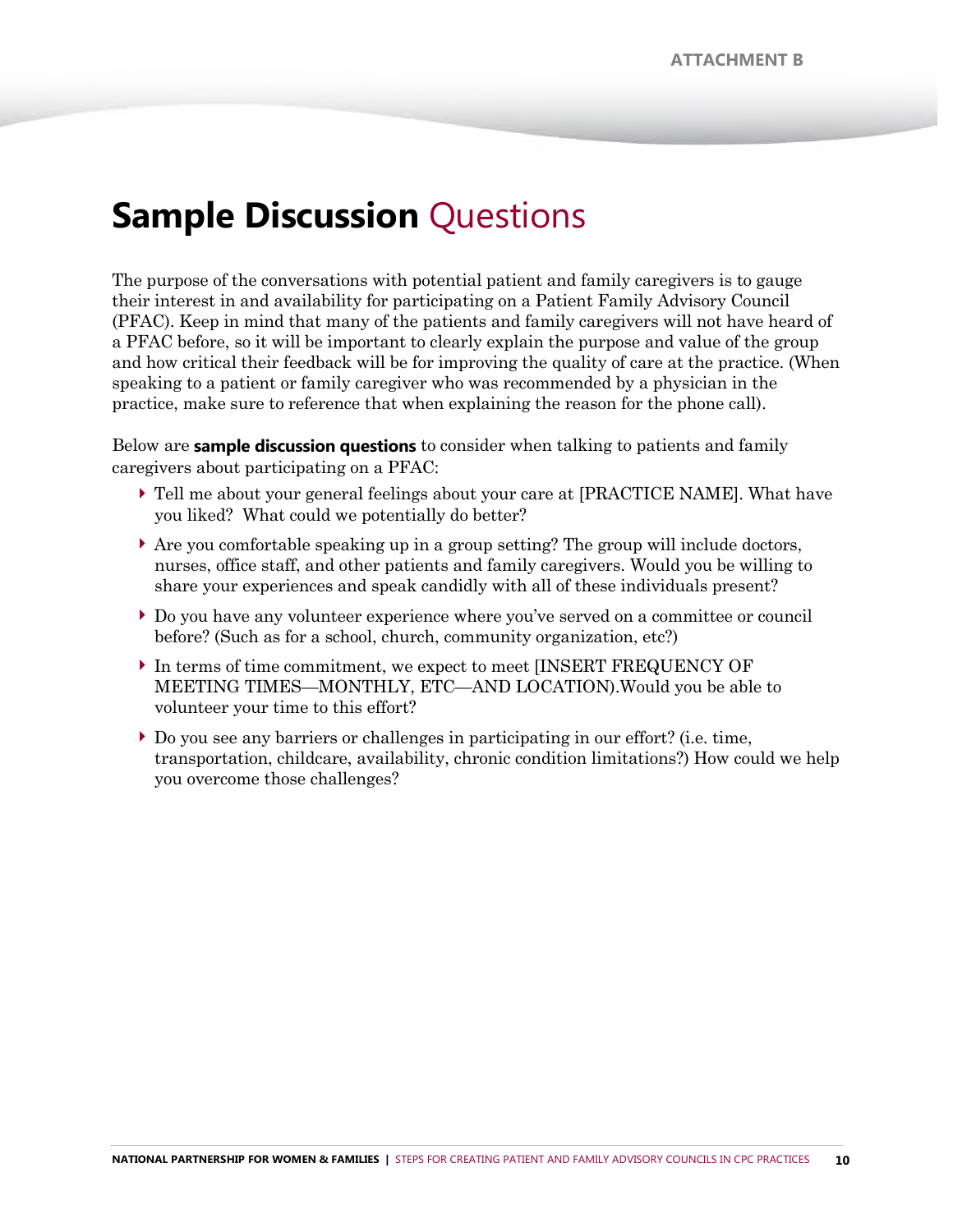## **Health Care Glossary**

#### **AUGUST 2013**

#### **Accountable Care Organization (ACO)**

- Is a group of health care providers (e.g. primary care doctors, specialists, hospitals, and others) who:
	- Agree to work together and take responsibility as a team for deciding how to provide the best care for patients at the lowest cost;
	- Are paid in ways that make them want to work even harder to provide excellent care while keeping costs down.

#### **Ambulatory Care**

- Is medical care that does not require an overnight stay in a hospital.
- This kind of care can be provided in the following places:
	- Doctors' offices.
	- Clinics,
	- Emergency departments,
	- Outpatient surgery centers; as well as
	- Hospital, but that does not involve a patient being staying overnight.
- ▶ Of interest: "Ambulatory" comes from the word "ambulate" which means to "walk" or "move about."

#### **Benchmark (benchmarking)**

- Is a way for hospitals and doctors to keep track of, and measure, how well they are doing at providing excellent care while keeping costs down.
- To do this, they gather information (data) over different periods of time. Then, they use this information to:
	- Measure how well they are doing from one period to the next.
	- Measure how well they are doing compared to other hospitals and doctors.
	- Find out what treatments work best and use that information to provide even better care. Treatments that work the best are often called "best practices."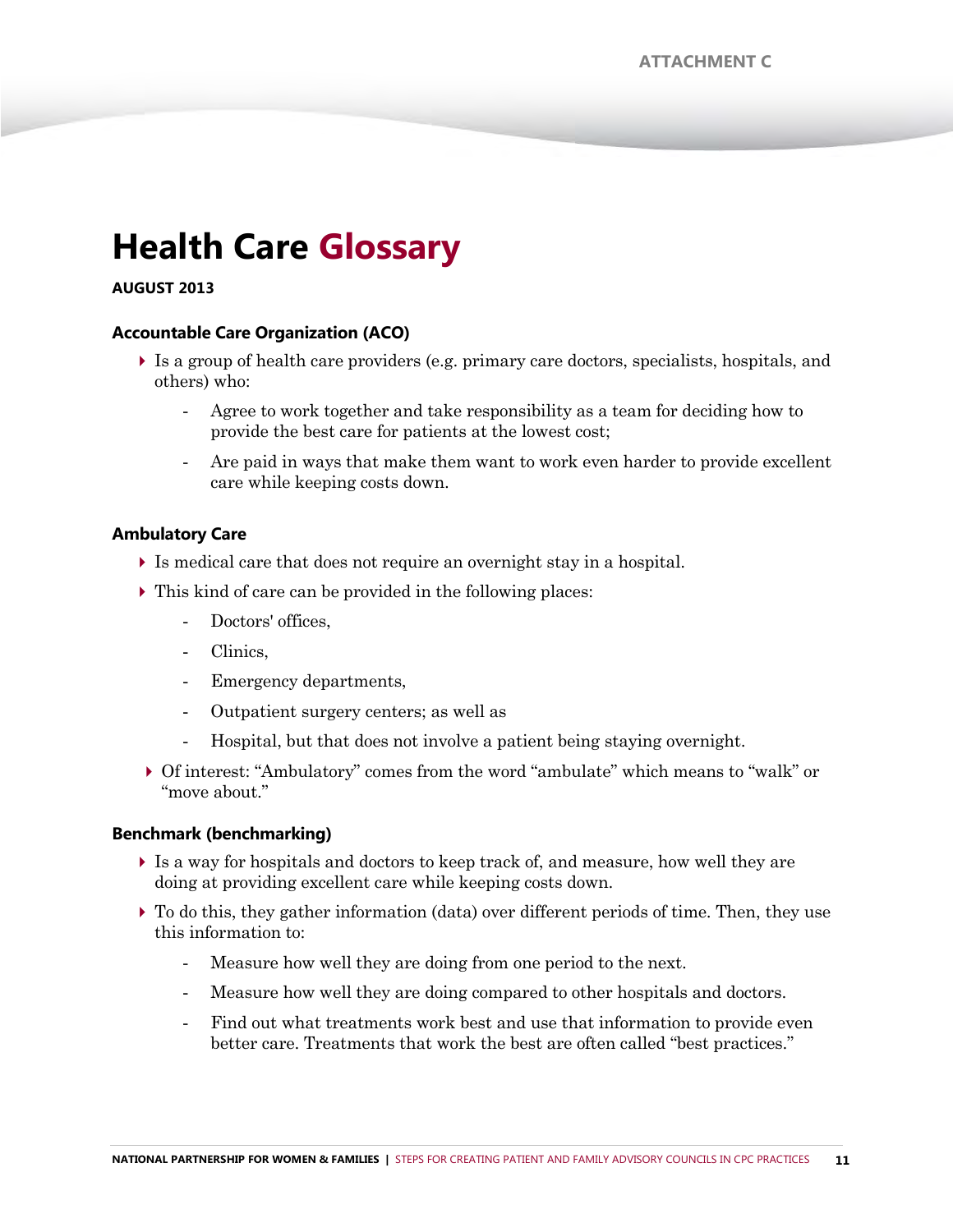#### **Best practices**

- Are the most up-to-date treatments for patients.
- These are also practices which result in the best patient health and lower patient risk of death or complications.

#### **Centers for Medicare and Medicaid Services (CMS)**

- Is the agency within the U.S. Department of Health and Human Services that administers:
	- Medicare,
	- Medicaid, and
	- the State Children's Health Insurance Program (SCHIP or CHIP).

#### **Center for Medicare and Medicaid Innovation (CMMI)**

- Is a new division within the Centers for Medicare and Medicaid Services (CMS), created by the health reform law, passed in 2010.
- It tests new ways of providing health care, and paying for health care, through the Medicare and Medicaid programs.
- $\triangleright$  The Center will test these new ways of providing and paying for health care to see which ones work best. The goal will be to improve the quality of care and to encourage care that is better coordinated and more patient-centered.
- ▶ Then the Center will test, or try out, new methods in a few places. If they work well, the Center will expand these methods to many more places.

#### **Chronic care model**

Is a way of providing care that encourages better and more helpful interactions between patients and their health care providers. This includes the following:

- **Improved coordination of patient care:** Uses systems and tools to give health care providers access to all the information they need to provide good care for a patient. For example, doctors might organize their practice to improve communication with other doctors' offices and use electronic medical records to get easy access to patients' health information. Using these systems and tools helps coordinate the different care that patients get and prevent medical errors. The goal is to provide the best care with the least confusion.
- **Better decision-making by doctors and patients:** Provides support for doctors and patients in making decisions together about treatment plans that are based on the best scientific research;
- **Patients to be involved in their own care:** Helps patients to become more empowered and effective in managing their own health and health care;
	- For example: Working together with doctors to 1) set manageable goals, 2) create treatment plans, and 3) solve any problems along the way.
- **Additional outside support to help patients manage their health:** Involves working with community organizations to help meet patients' needs;
	- For example: Connecting patients to nutrition, exercise, or disease management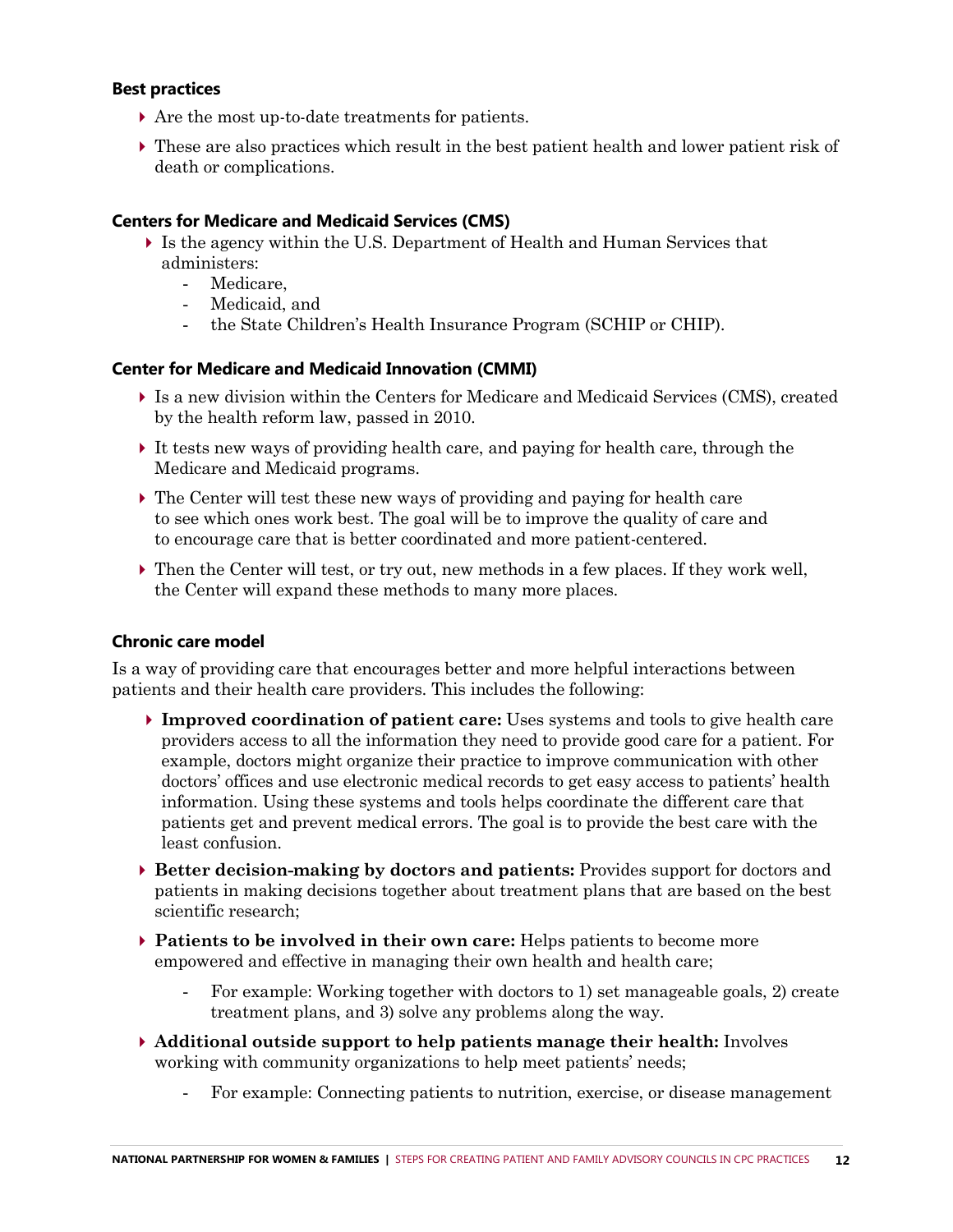programs that might be offered by local senior centers.

- **Leadership committed to continued improvements:** Health system leaders work to create a culture around continually improving the safety, coordination, and quality of care;
	- For example: Creating ways to be sure that 1) patients have regular follow up from their care team, and that 2) the care that is provided fits with patients' needs and preferences.

#### **Chronic disease/condition**

- $\triangleright$  Is a sickness that is long-lasting or that comes back or flares up, from time to time.
- Examples include: diabetes, asthma, heart disease, kidney disease, and chronic lung disease.

#### **Clinical practice guidelines (also called clinical care guidelines)**

- Are a set of recommendations, based on scientific research, that are used to identify and evaluate the most current information about the best way to care for patients. There are guidelines about how to do the following kinds of things:
	- prevent illness treat illness
	- identify illness - figure out risks and benefits
	- predict the course of an illness - keep costs down
- $\triangleright$  These guidelines help doctors and their patients make decisions about appropriate health care for specific medical conditions.

#### **Cognitive Impairments**

- Are types of problems with the mind, which may affect daily life.
- They include having problems with the following:
	- Memory, Speech, or
	- Thinking, - Another mental function.

#### **Collaborative Consumer Engagement**

- Is when health care providers work in partnership with consumers, consumer advocates, patients, and their families/caregivers.
- This is done to improve the health care delivery system and make sure it meets the needs of patients and their families/caregivers.

#### **Comparative Effectiveness Research (CER)**

- Is research that compares different medicines or treatments.
- It is done to figure out which medicines or treatments work the best for different types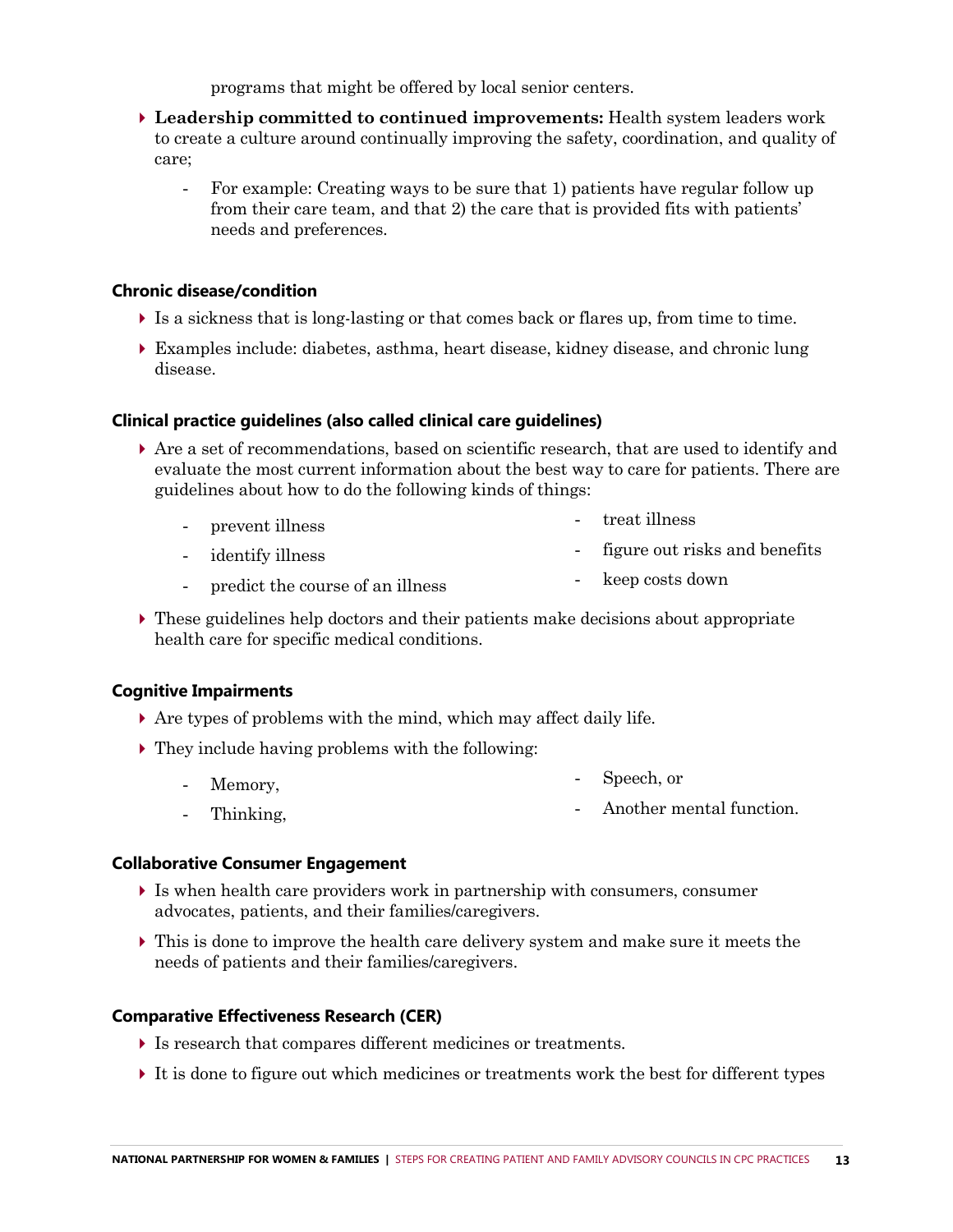of patients.

#### **Co-morbidity**

- Is the presence of one or more diseases in a patient, in addition to a previously diagnosed illness.
- For example: a patient may have both diabetes and heart disease.

#### **Consumer/Patient/Beneficiary**

- $\triangleright$  Refers to a person who has significant personal or family experience with the health care system.
	- It can refer to a person receiving care (such as someone covered by Medicare a beneficiary).
	- It can also refer to a family caregiver.

#### **Consumer Advocate (also called Consumer Representative)**

- People who work for non-profit organizations and represent the needs and interests of certain groups of consumers or patients. For example, American Cancer Society consumer advocates represent the concerns of cancer patients. These advocates help make sure that consumers and patients have a voice in the health care system.
- Examples of consumer advocacy organizations include: AARP, American Cancer Society, March of Dimes, and faith-based organizations.

#### **Consumer Assessment of Healthcare Providers and Systems (CAHPS)**

- Is a survey that asks consumers and patients to report on and evaluate their experiences with health care.
- It focuses on care in *non-hospital settings* (physician offices, nursing homes, etc.).
- $\triangleright$  It asks the same questions and is scored in the same way, wherever it is used. It continues to be improved, as needed.
- It asks questions about how care is given. For example, it asks questions about how well health care providers talk with their patients and how easily patients can get the health services they need.
- The CAHPS survey is done every year. The results are sometimes reported to the public.

#### **Consumer Assessment of Healthcare Providers and Systems (H-CAHPS or CAHPS Hospital Survey)**

 Is a survey that asks consumers and patients to report on and evaluate their experiences with health care.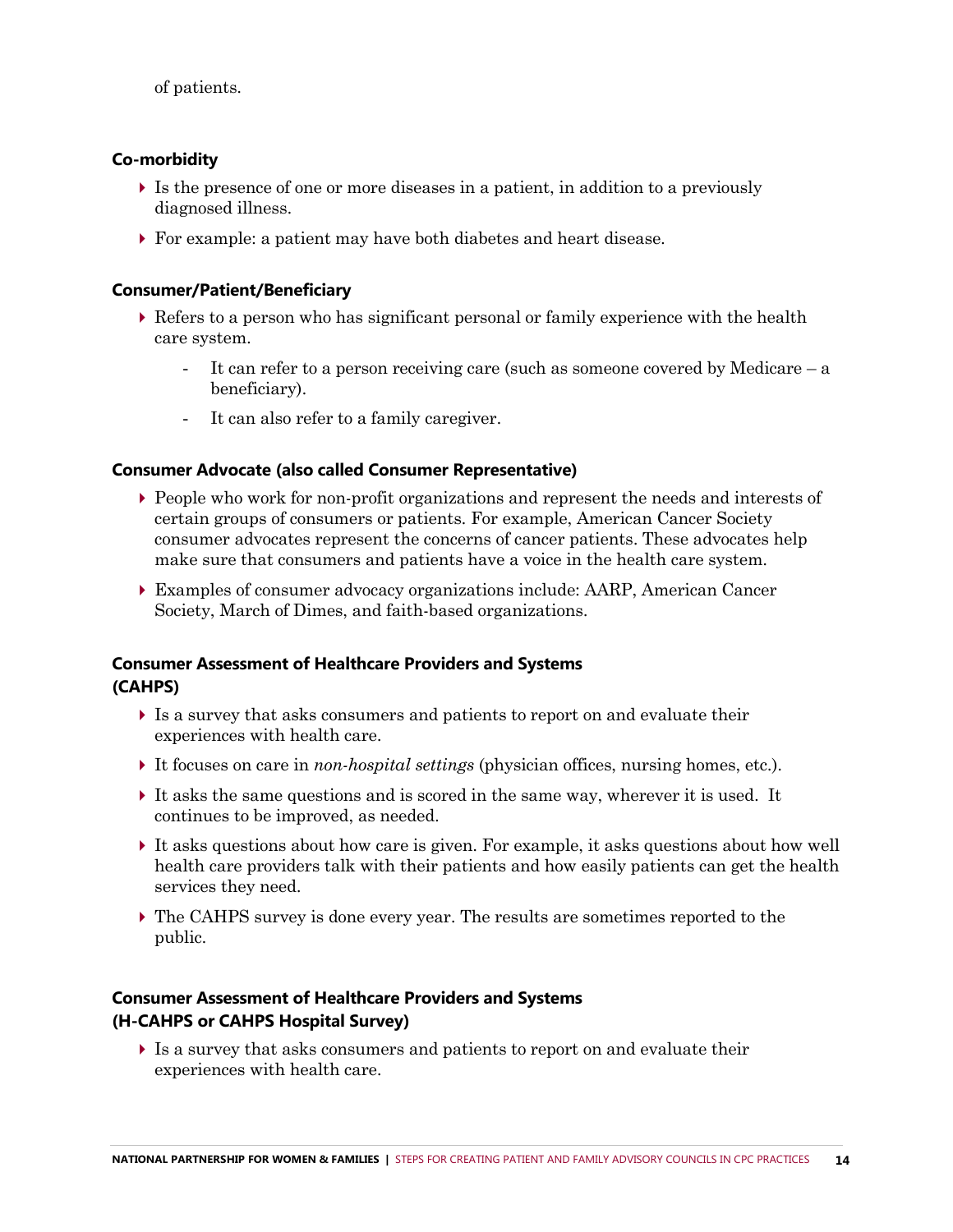- Unlike the CAHPS survey, this survey focuses on *hospital care*.
- It asks the same questions and is scored in the same way, wherever it is used. It continues to be improved, as needed.
- It asks questions about how care is given. For example, it asks questions about how well health care providers talk with their patients and how easily patients can get the health services they need.
- The H-CAHPS survey is done every year. The results are sometimes reported to the public.

#### **Coordination of Care**

- Ensures that patients and all members of a patient's care team have, and consider, all required information on a patient's conditions and treatments.
	- For example, a primary care doctor knows what medicines a patient has been prescribed by other doctors. He can look at the complete list of the patient's medicines to find and prevent dangerous drug interactions.
	- Or, a hospital lets a patient's primary care doctor know when the patient is leaving the hospital to go home. This helps make sure the primary care doctor can give the patient the best follow-up care needed.

#### **Cost**

Refers to the amount of money paid to a health care provider for a health care service.

#### **Cultural Competency** (in health care)

- Describes the ability of health care systems to provide good care to patients with diverse values, beliefs, and behaviors.
- It includes the ability to customize the way care is delivered to meet patients' social, cultural, and language-related needs. This means taking the following kinds of things into consideration when making suggestions for treatment or preventive care:
	- Income - Living conditions - Daily lifestyle/schedule Food preferences and diet **Education** - Reading skills - Health beliefs - Main language spoken

#### **Delivery System**

- Refers to the way medical care is organized and provided to patients.
- This includes the care, products, and services patients receive from doctors, hospitals, and other professionals.

#### **Department of Health and Human Services (HHS or DHHS)**

Is a U.S. government agency responsible for protecting Americans' health, in many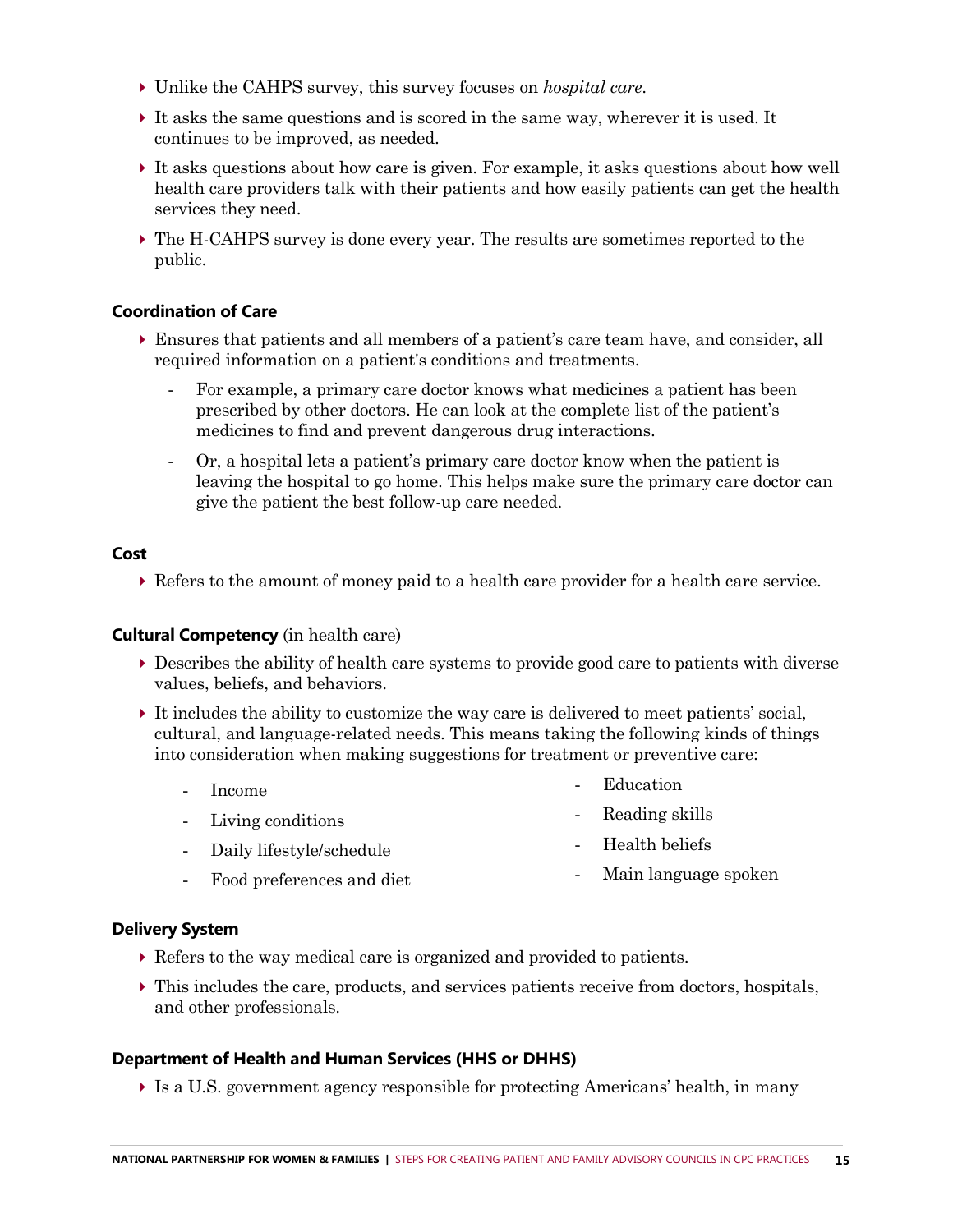ways, and for providing essential human services, particularly for people who need the most help. This includes financial assistance for people with low incomes.

#### **Effective Care**

- Means providing treatments that research has shown work well. The benefits of using the treatment are much greater than any problems or risks that might come up from using the treatment.
	- For example, research shows that taking medicines known as beta-blockers can lower a patient's risk of heart attack. While some patients may experience side effects from taking beta-blockers, such as being tired and getting headaches, many patients decide that the benefits outweigh the risks. In other words, patients are often willing to put up with being tired and sometimes having headaches if it means they will be less likely to have a heart attack.
- These are services that are backed by medical theory and have strong evidence of value, determined by clinical trials or other research studies. They have been well-researched.

#### **Episodes of Care**

- Refers to a series of encounters or visits to health care facilities to treat a specific health condition, within a specific period of time.
- Thinking of care in this way is useful for measuring both the quality of care received and the efficiency of care provided.

#### **Electronic Health/Medical Record (EHR or EMR)**

- Generally, it is a medical record kept on a computer, instead of in a paper chart.
- Specifically, it is medical software with the electronic history of a patient's medical care.
- Using electronic records has a number of advantages:
	- It makes the health care system more efficient.
	- It allows for better coordination of care. Each provider can now see what another provider has done, so they can work better together to care for each patient.
	- It also gives patients the chance to look at and control their own medical records.

#### **Evidence-based Medicine**

- Involves making medical decisions based on information and practices that have been carefully researched, written about, and proven to work.
- Is the use of the most up-to-date, best available scientific research and practices with proven effectiveness in daily medical decision-making.
- It includes individual clinical practice decisions by well-trained, experienced health care clinicians.
- Evidence, or proof, is central to developing performance measures (deciding how to best treat for the most common and expensive health conditions).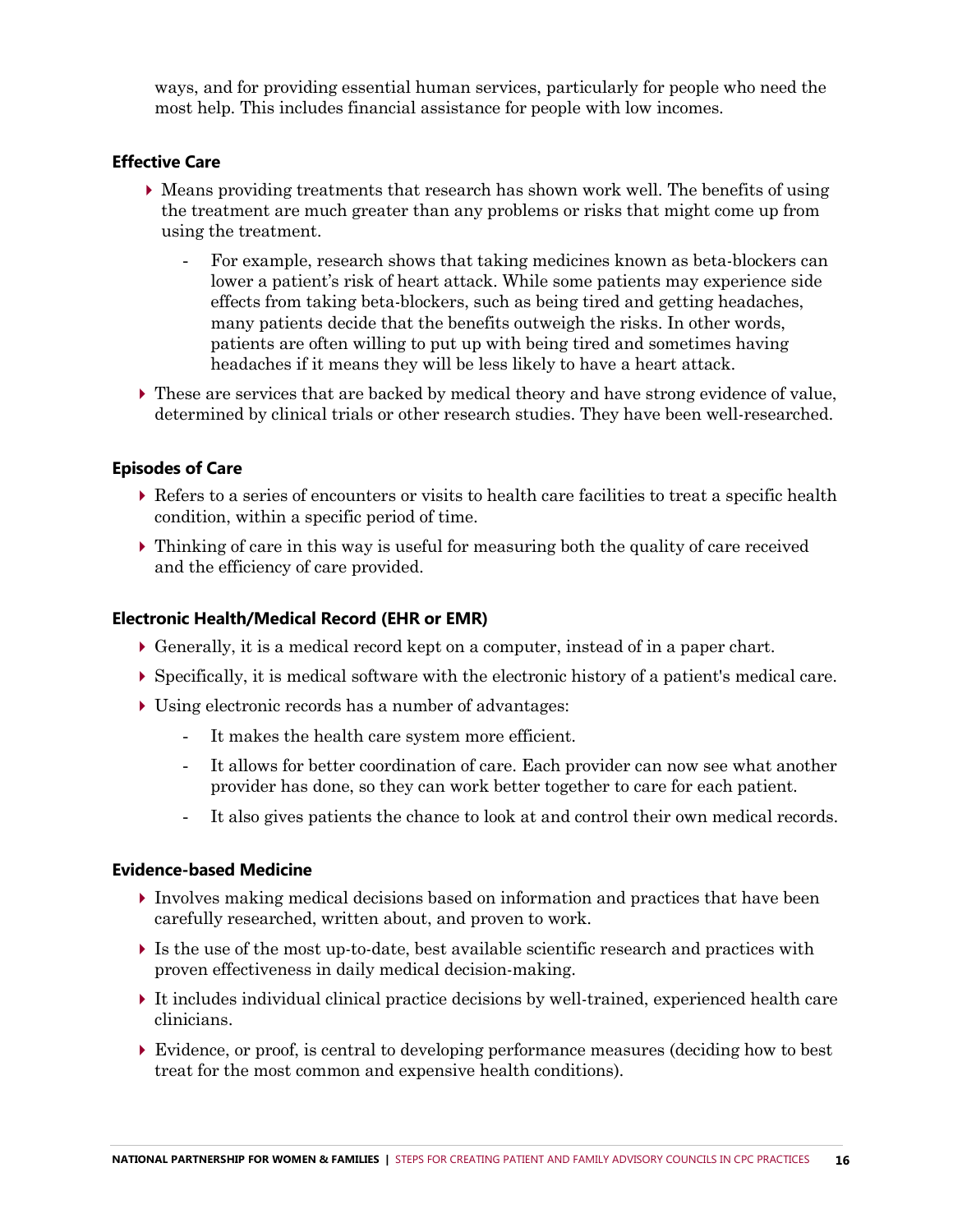#### **Family Caregiver**

It is a family member or friend who cares for and supports a patient with a chronic health condition or an illness.

#### **Federally Qualified Health Center (FQHC)**

- Is a health organization that offers primary care and preventive health services to all patients, regardless of their ability to pay for care.
- An FQHC may be a public or private nonprofit organization.
- It must also meet specific criteria to receive government funding. This includes having a Community Governing Board, with more than half of the Board members (at least 51%) being made up of people who use the health center's services.

#### **Fee-For-Service**

- Is a way of paying for care provided by doctors , hospitals, or other health care providers.
- $\triangleright$  With this approach, patients or a third party (such as a health plan) pay for:
	- Each office visit or health care service a patient receives; or
	- Each health care service a patient receives.

#### **Functional Status**

- Refers to a person's ability to do normal activities of daily living (ADLs).
- These are activities that people engage in to meet basic needs, fulfill usual roles, and maintain health and well-being.
	- For example, getting dressed, bathing, and using the bathroom are ADLs.
- A decrease in functional status is measured by a person's inability to do ADLs over a period of time.

#### **Health Care Acquired Condition/Hospital Acquired Infection (HAC or HAI)**

- $\blacktriangleright$  Is an illness or infection that a patient didn't have when he/she checked into the hospital.
- Instead, it is passed on to them as a result of contaminated medical equipment or germs from:
	- Other patients,
	- Doctors, or
	- Staff

#### **Health Disparities**

Are differences in how health care is delivered and how easy it is for patients to get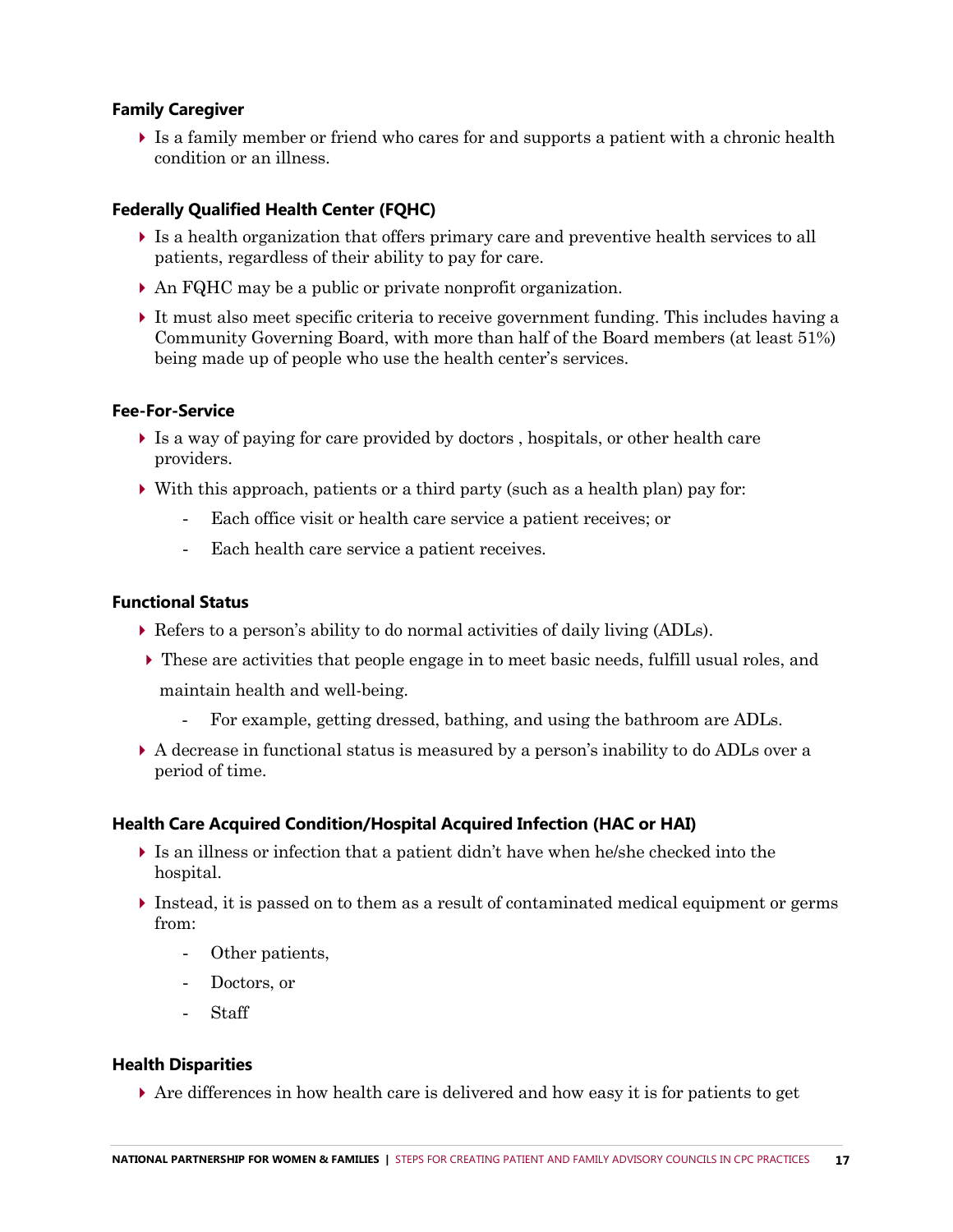based on factors such as:

- Race,
- Ethnicity, (people's national or cultural background),
- Language,
- Geography, (where people live)
- Gender, (whether they are male or female)
- Sexual orientation, (whether they are lesbian, gay, bisexual, or transgender)
- Education, and/or
- Income
- One of the goals of health care quality improvement efforts is to find where unfair and unjust health care practices exist and get rid of them. One method used to identify these unfair practices is stratifying quality data. This means separating the data by R/E/L/G, which means:
	- Race,
	- Ethnicity,
	- Language, and
	- Gender

#### **Health Information Technology (Health IT or HIT)**

- Is a term that refers to the use of electronic medical (or health) records, instead of paper records.
- It uses computers, software programs, electronic devices, and the Internet to securely manage information about patients' health in a secure way. This includes:
	- Storing information, - Updating information, and
	- Retrieving information,
- Transmitting information

#### **Health Literacy**

- Is the degree to which individuals are able to get, process, and understand basic health information and services needed to make appropriate health decisions.
- $\blacktriangleright$  Health literacy is not simply the ability to read.
- It requires a complex group of reading, listening, analytical, and decision-making skills, and the ability to apply these skills to health situations.
- For example: Health literacy allows people to understand instructions on medicine bottles and doctors' forms, as well as talk about health needs and concerns with a doctor or nurse.

#### **Health/Disease Registries**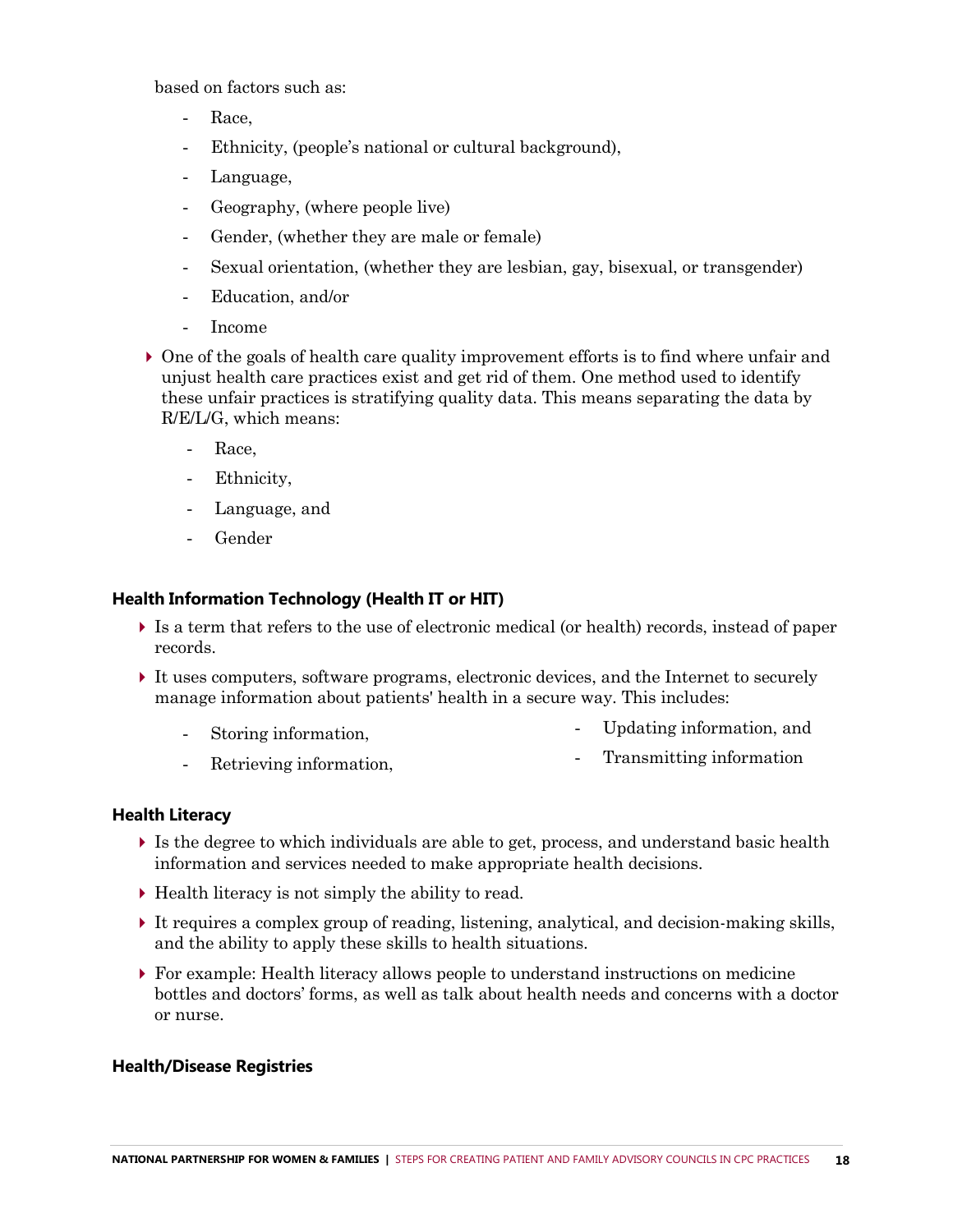- Are lists of people diagnosed with a specific disease.
	- For example: A diabetes registry lists people with diabetes.
- Health/disease registries are used for purposes such as research, public health, or quality improvement.

#### **Hospital Discharge**

- Is the way that a patient is released from the hospital by health care professionals.
- After a hospital discharge, a patient may be going home or to another health care setting, such as a rehabilitation center or nursing home.

#### **Hospital Readmission**

- Happens when a patient is readmitted to a hospital after being released.
- $\triangleright$  Readmissions rates, usually within a certain time period (7 to 60 days), are viewed as one way of telling how well patients are being cared for.
- Low readmissions rates tend to mean that patients are getting better care and do not need to return to the hospital because of more health problems.

#### **Inpatient Care**

 Is giving health care services to a person who has been admitted to a hospital or other health facility for at least 24 hours.

#### **Intervention**

- Something that is done to improve a patient's health or help with a particular problem.
- This includes any type of treatment, preventive care, or test a person could take or receive.

#### **Meaningful Engagement**

- Is a way to actively involve different groups of people in all aspects of a project's design, governance, implementation, and evaluation.
- This is a term often used when describing groups that include patients, providers, and employers.

#### **Meaningful Use**

- Is a federal program that gives health care providers money to help them start using health information technology (HIT).
- $\triangleright$  Providers need to show they are using "certified electronic health record technology" in ways that:
	- Improve the quality of care,
	- Improve patients' access to health information, and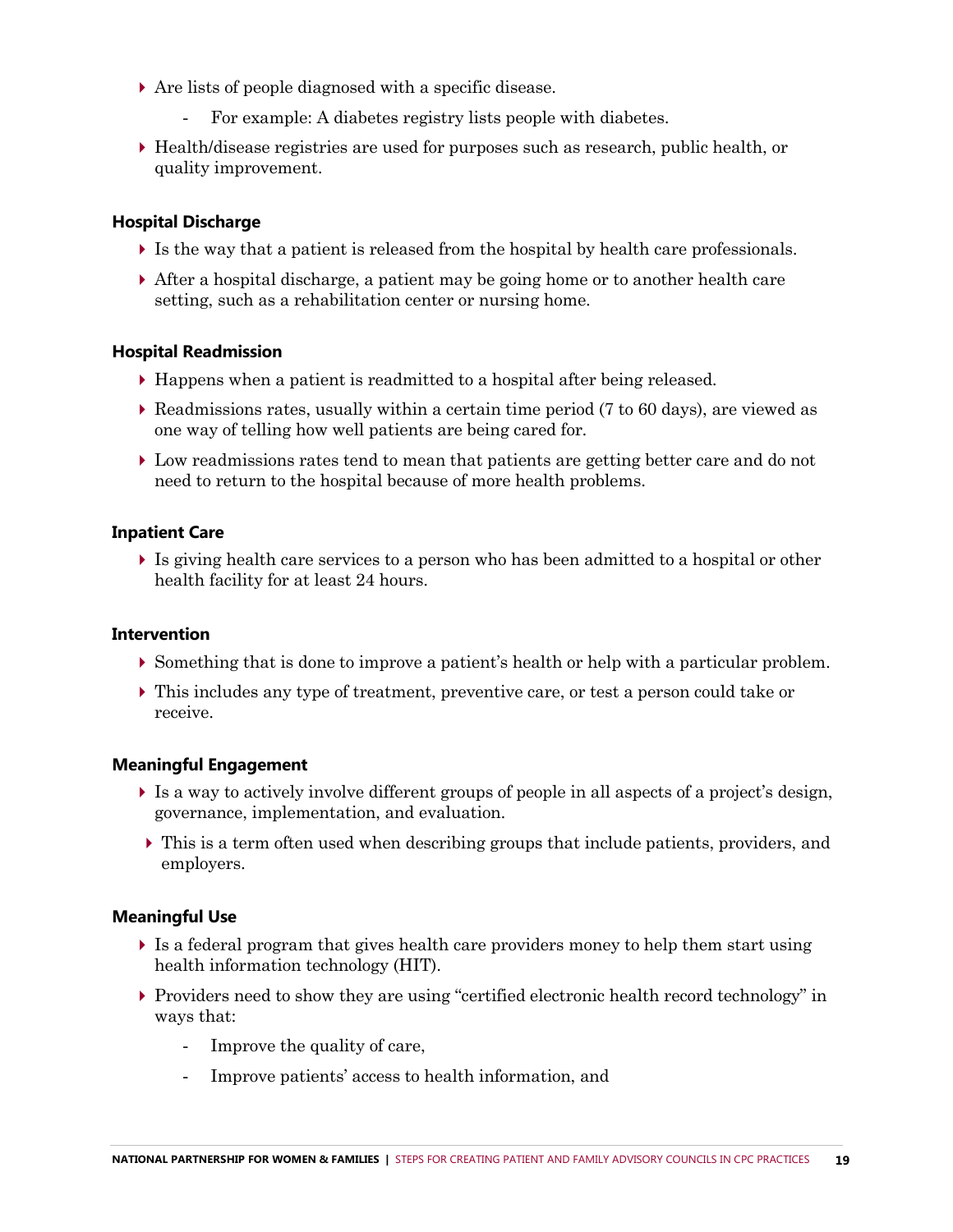- Improve the health of populations.

#### **Medical Error**

- Is a mistake that harms a patient.
- Examples of preventable medical errors include: Adverse drug events, hospital-acquired infections, and surgeries on the wrong part of the body.

#### **Medication Management**

- $\blacktriangleright$  Includes activities to ensure the safe and effective use of prescription and over-the-counter medicines.
- $\triangleright$  This includes helping patients keep track of:
	- Which prescription and over-the-counter medicines they are taking, and
	- When they are taking them.
- This is done so that people take medicines in the right ways and don't have a bad reaction or side effects.

#### **Misuse (of care)**

- $\triangleright$  Occurs when these things take place:
	- An appropriate process of care has been selected,
	- But a preventable complication occurs, and
	- The patient does not receive the full benefit of the health care service.
- Avoidable complications of surgery or medicine use are misuse problems.
	- For example: Giving a patient penicillin for strep throat, despite a known allergy to that antibiotic.

#### **Outcome**

 Refers to a patient's health—whether it improves, declines, or stays the same—after an encounter with the health care system.

#### **Outpatient Care**

Is medical or surgical care that does not include an overnight hospital stay.

#### **Overuse (of care)**

- Describes either of these things:
	- Unnecessary care; or
	- Times when care is given and the chance of causing harm is greater than the possibility of benefit.
- For example: Prescribing an antibiotic for a viral infection like a cold, when antibiotics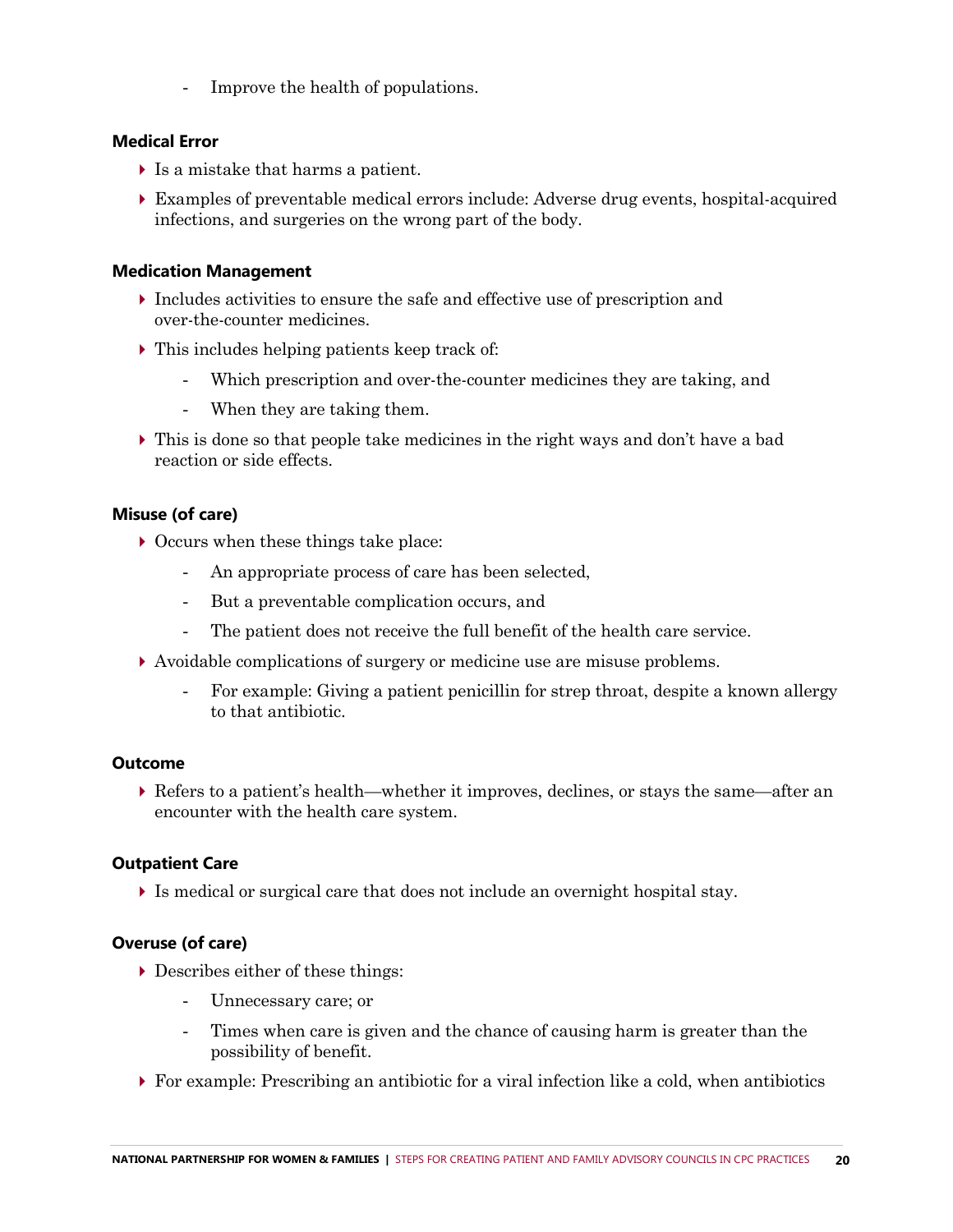do not work.

 Overuse can also happen when medical tests and surgical procedures are unnecessarily run more than once.

#### **Patient Activation Measure (PAM)**

- Is a way to measure how likely a patient is to be an informed, active participant in his/her own healthcare.
- Doctors sometimes use PAM to figure out how ready a patient is to change his or her behavior.
- Doctors then work with that patient on his or her care plan.

#### **Patient- and Family-Centered Care (PFCC)**

- Is a way of going about the planning, delivery, and evaluation of health care.
- It is based on partnerships among health care providers, patients, and families that are good for everyone involved.
- It is based on the following core concepts:
	- **Dignity and respect** for patient and family perspectives and choices;
	- **Sharing** complete and unbiased information with patients and families in ways that are affirming and useful;
	- **Participation** in care and decision-making at the level patients and families choose; and
	- **Collaboration** among patients, families, health care practitioners, and health care leaders in: 1) policy and program development, implementation, and evaluation, 2) facility design, 3) professional education, and 4) delivery of care.

#### **Patient Centered Medical Home (PCMH)**

- Is not an institution or a place.
- $\triangleright$  Instead, it is a way of delivering outpatient care that emphasizes:
	- Care that is easy to access, is comprehensive and well-coordinated; and
	- Active involvement of the patient and family in health care decisions.
- In a medical home, the primary-care doctor acts as a "home base" for patients.
	- That doctor is chosen by the patient and becomes the patient's personal physician.
	- The doctor (along with nurses, medical assistants, and others in the office who are part of the "care team") oversees all aspects of patients' health and coordinates care with any specialists or other providers involved in the patient's care.
	- Patients do not need a referral from their primary care doctor to see other doctors. This is because the primary care doctor serves more as a manager than a "gatekeeper" of each patient's care.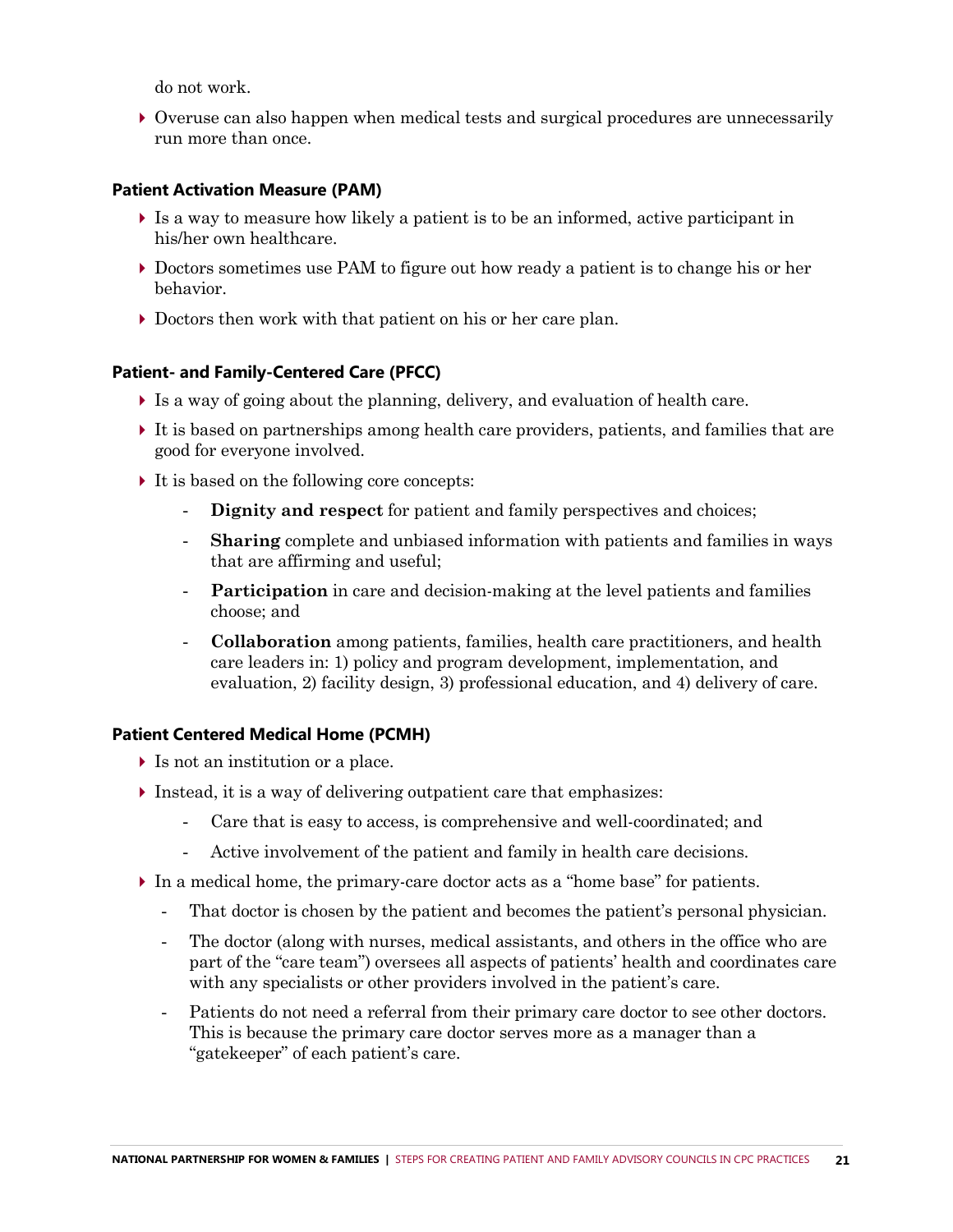#### **Patient Experience Data (also called Patient Satisfaction Data)**

- These are measures of how patients evaluate their health care experiences.
- It does this by capturing the patient's observations and opinions about what happened during the process of health care delivery.
- Patient experience data is information on how well the patients' needs are met. It looks at the following parts of the patient experience:
	- Access. Can patients get care when they need it?
	- **Communication skills**. Is information provided to patients in a way they can understand?
	- **Respect**. Are patients treated with courtesy and respect?
	- **Support**. Do patients get the information and support they need to take care of their health conditions?
- The CAHPS survey (see above) is an example of a tool for measuring patient experience.

#### **Patient and Family Advisory Councils (PFAC)**

- Are a way to involve patients and families in policy and program decision-making in health care settings.
- These councils help design, implement, and evaluate changes in policies, programs, and practices that affect the care and services individuals and families receive.
- Councils generally include:

|  | Patients and family members, | - Doctors, nurses, and other |
|--|------------------------------|------------------------------|
|  |                              | health care providers, and   |

- Community members,

Administrative staff.

Consumer advocates.

is paid for),

 PFACs may be referred to by many names such as Patient-Provider Councils, Patient Advisory Boards, Consumer Advisory Boards, etc.

#### **Patient Protection and Affordable Care Act (also called the Affordable Care Act or ACA)**

- Is the name of health reform legislation signed by President Obama in 2010.
- In addition to expanding access to health care, the law includes provisions aimed at:
	- Improving the quality of care,
- Protecting patients' rights;
- Improving the payment system (the way health care - Changing health insurance.

#### **Pay-for-Performance (P4P)**

- Is a way of paying hospitals and doctors based on whether they meet specific health care quality goals.
- $\triangleright$  The goal is to reward providers for the quality—not the quantity—of care they deliver.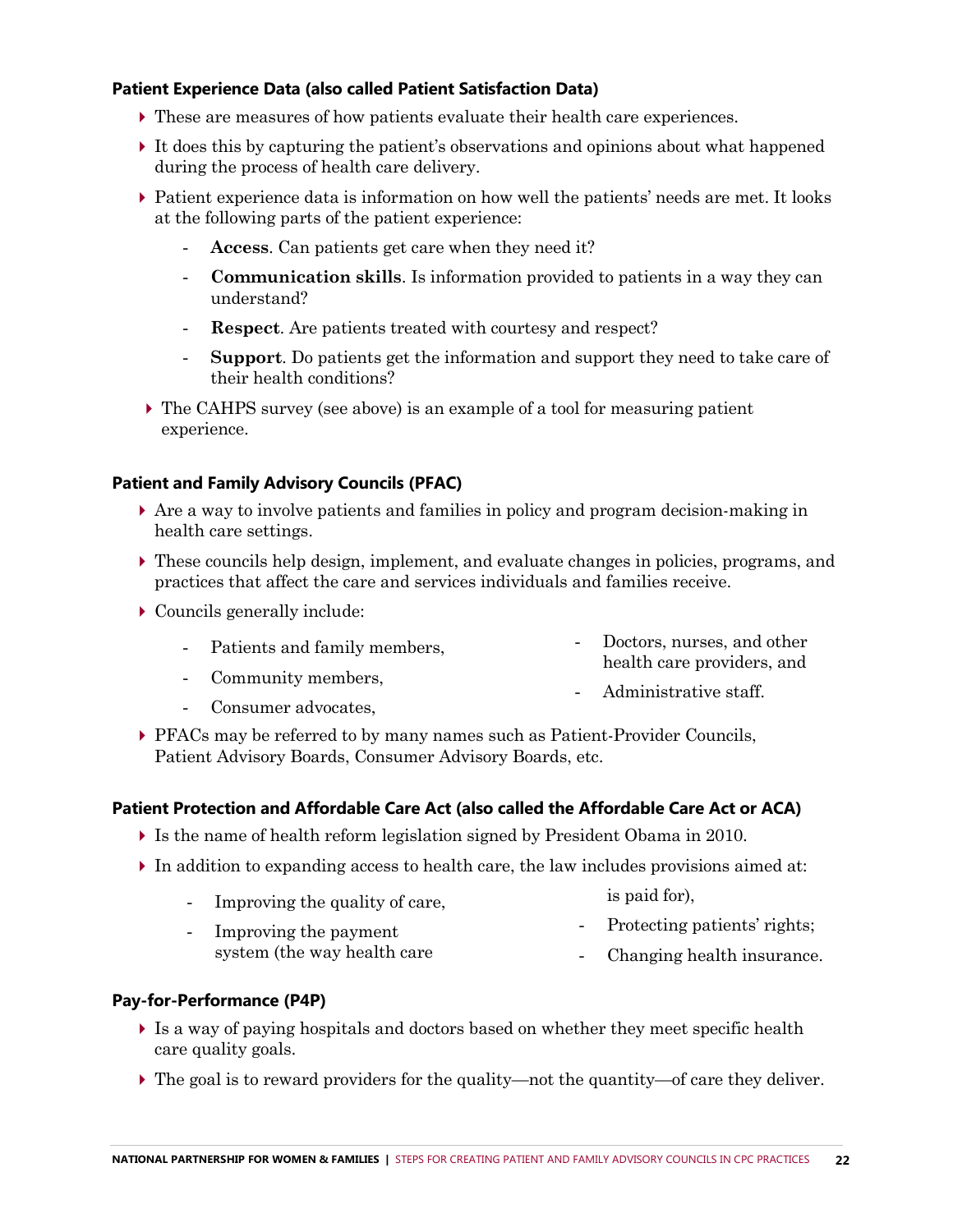#### **Payers**

- Are the organizations or the people that pay for medical treatments.
- Examples include: Health plans, HMOs, self-insured employers, and uninsured patients.

#### **Payment Reform**

- Seeks to improve ways of reimbursing (paying) providers based on value instead of volume of the care they have provided.
- $\blacktriangleright$  This is different from the fee-for-service method of payment. With that method, providers get paid regardless of the quality of the care that is given.

#### **Premium**

- Set amount of money that is paid to cover a patient's health insurance benefits.
- Premiums can be paid by employers, unions, employees, or shared by both the insured individual and their employer, for example.

#### **Preventive Care**

- Are health care services that prevent disease or its consequences.
- ▶ This includes:
	- 1. **Primary prevention:** to keep people from getting sick (such as immunizations),
	- 2. **Secondary prevention**: to detect early disease (such as mammograms) and,
	- 3. **Tertiary prevention:** to keep ill people, or those at high risk of disease, from getting sicker (such as helping someone with lung disease to quit smoking, or preventing complications from diabetes like foot or eye problems).

#### **Price Transparency**

 Is making the charges of a given health care service (such as an x-ray or MRI) at different facilities available to the public, so that those prices are "transparent" or easy to see.

#### **Primary Care**

- Is basic or general health care that helps patients and families to maintain and improve their health.
- It includes a range of prevention and wellness services, and treatment for common illnesses.
- Primary care is traditionally provided by doctors trained in:
	- Family practice,
	-

Pediatrics. The internal medicine; and occasionally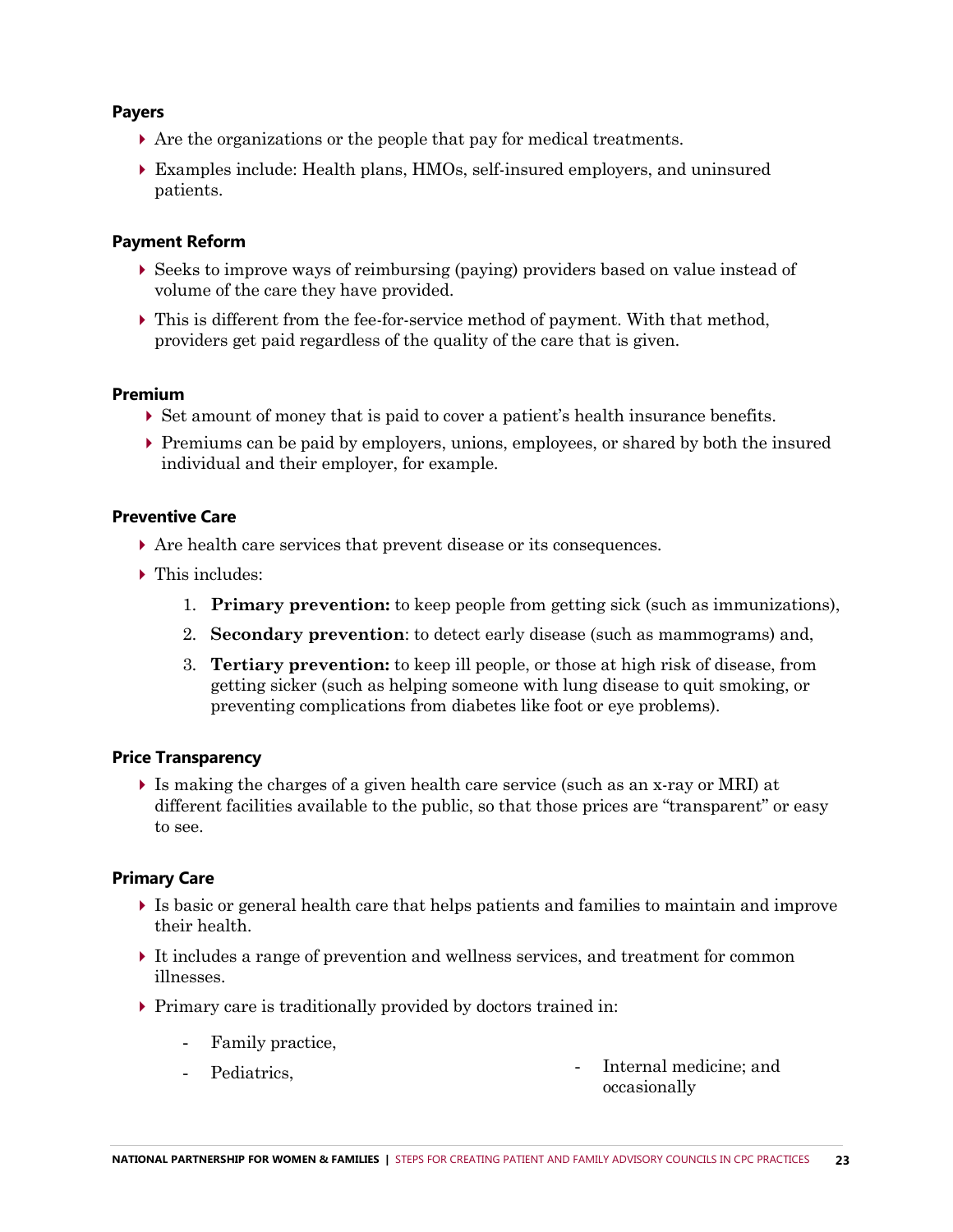Gynecology

#### **Provider**

- Refers to a professional who provides health services.
- ▶ This includes:
	- Primary care doctors and nurses,
	- Specialists (such as podiatrists or cardiologists); and
	- Other allied health professionals (such as physical therapists).
- Hospitals and long-term care facilities are also providers.

#### **Provider Incentives**

- Are steps taken to motivate specific provider behavior within the health care system.
- For example: Bonuses for providers who provide high quality care.

#### **Public Reporting**

- Makes information about hospital, physician, and physician group performance available to the public.
- The expectation is that a public report of local hospitals' or doctors' performance will:
	- Motivate and improve performance, and
	- Allow the public to choose providers based on performance.

#### **Purchasers**

- Are the organizations and people (often employers, unions, etc.) that do both of the following:
	- Decide on what benefits the insured person gets, including the amount of money given to him or her to cover health care expenses.
	- Work with groups that provide health insurance coverage to debate the cost of premiums (the portion of money the patient pays for his or her health care) and the overall cost of care.
- For example: Employers and state governments that provide health insurance to their employees are purchasers.

#### **Quality (of care)**

- Is the right care, at the right time, for the right reason.
- Ideally, it is also at the right cost.

#### **Quality/Performance Measures**

 Are ways to evaluate the care provided by doctors and hospitals, based on accepted national guidelines.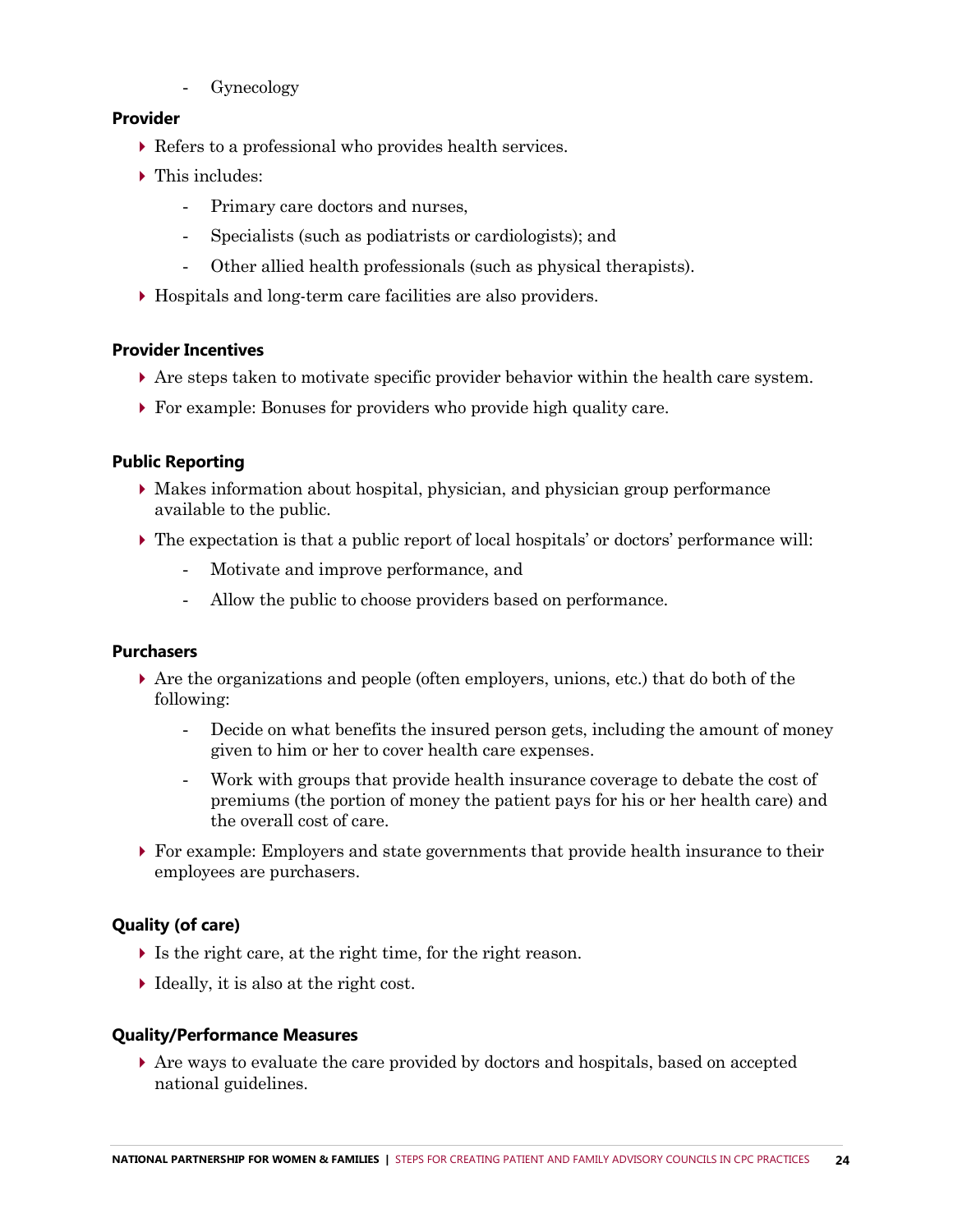- ▶ These measures evaluate:
	- Access to medical care,
	- The way care is given,
	- Patient results after treatment (outcomes),
	- Patient experiences with care, and
	- Use of medical services.

#### **Resource Use**

- Is the amount of health care services used for a patient.
- $\blacktriangleright$  This includes:
	- How many services were provided,
	- How much of each service was provided, and
	- How much those services cost.

#### **Risk Adjustment**

- In health care, this means taking certain factors into consideration in order to estimate the risk involved in a patient getting a particular intervention.
- ▶ For example:
	- **Age** can play a role in estimating the risk of getting some treatments. A younger person may recover more easily than an older person.
	- **Severity of disease** can play a role, as well. Someone with early stage cancer may recover more easily than someone in a later stage of the same cancer.
- If these factors are not taken into consideration, it is hard to make fair comparisons. Organizations adjust for risk when reporting their performance measures - meaning how well they are providing care for patients.
- Reporting on performance measures allows them to see how they are doing in comparison with other organizations and communities.

#### **Self-Management**

- Is the ability of individuals to take care of health problems or conditions on a day-to-day basis.
- It is a skill that allows individuals and their families to use existing health services.
- It also helps patients make choices about:
	- Health care providers,
	- Medicines, and
	- Diet, exercise, and other lifestyle choices that protect or damage health.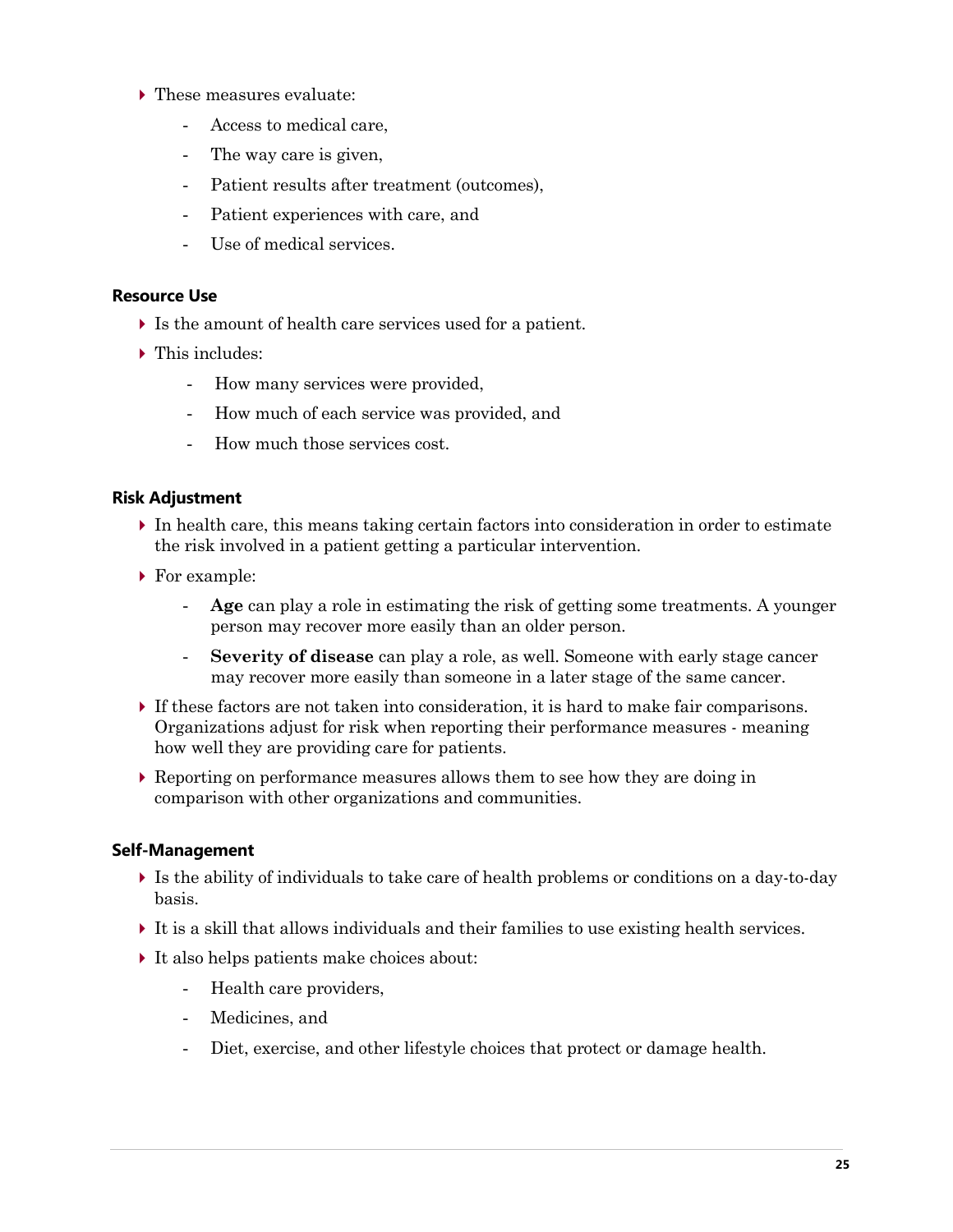#### **Shared Decision-Making (SDM)**

- Is a process in which patients and their doctors make medical decisions together.
- This is done while taking into account:
	- Medical recommendations, and
	- The patient's preferences, life situation, needs, and values.

#### **Shared Savings**

- Is a way of encouraging hospitals and doctors to lower health care spending, while keeping high levels of quality and safety.
- $\triangleright$  This is done by giving hospitals and doctors a percentage of any net savings they generate as a result of their efforts.
- $\triangleright$  The goal is to reward health care providers for the quality, safety, and cost-effectiveness – not the quantity – of care they deliver.

#### **Stakeholder**

- Refers to any person, group, or organization that can affect or be affected by the health care system.
- It includes:
	- Patients.
	- Providers,
	- Employers, and
	- Health plans.

#### **Transparency**

- Is the process of gathering and reporting data about health care in a way that can be accessed by the public. Making data "transparent" means making it easier for people to see.
- ▶ This includes data on:
	- Cost,
	- Performance, and
	- Quality.
- It is intended to improve the quality of health care and ultimately improve the health care system as a whole.

#### **Transition of Care**

- Refers to the movement of a patient from one health care setting to another.
- For example: The movement of a patient from a hospital to a nursing facility, or from a nursing facility to home.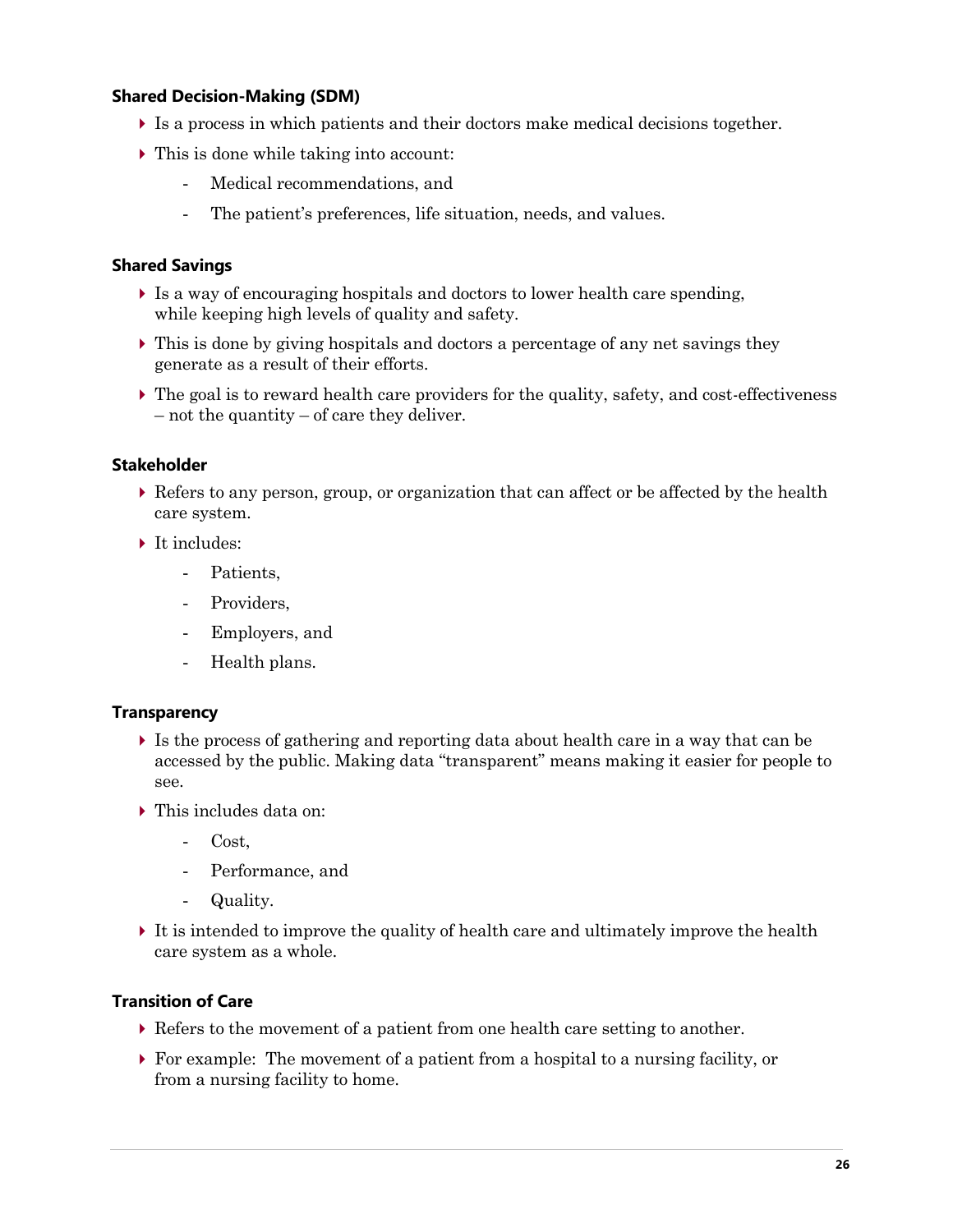#### **Underuse (of care)**

- Happens when a health care service is *not* provided to a patient, but could have led to a good result.
- ▶ For example:
	- **Failure to give preventive services to eligible patients** (such as mammograms, flu shots for elderly patients, screening for hypertension), and
	- **Failure to give trusted medicines for chronic illnesses** (such as steroid inhalers for people with asthma or aspirin and beta-blockers for patients who have suffered a heart attack).

#### **Value-based Purchasing**

- Refers to the concept of health care purchasers (i.e. employers or government programs like Medicare) holding health care providers accountable for both cost and quality of care.
- Value-based purchasing brings together two types of information that purchasers use to decide whom to pay to provide care for their employees. This includes:
	- 1. Information on the quality of health care, including patient outcomes and health status, and
	- 2. Information on cost of care.
- It focuses on managing the use of the health care system to:
	- Reduce inappropriate care, and
	- To identify and reward the best-performing providers.

#### **Variation**

- Refers to differences in the use of health care services that c*annot* be explained by:
	- Differences in patient illness, or
	- Differences in patient preferences.
- Instead, this variation *may* be explained by:
	- Differences in the ways providers follow medical recommendations (meaning that the quality of care provided to patients is better or worse depending on how well a clinician follows these recommendations),
	- Differences in the amount of service delivered to different populations (such as tests, surgeries, etc.).
- Research on variations has shown that people living in areas where the cost of care is higher, and where use of services is higher, do *not* have longer life expectancy than those in areas where the cost of care is lower. In other words, more care is *not* necessarily better care.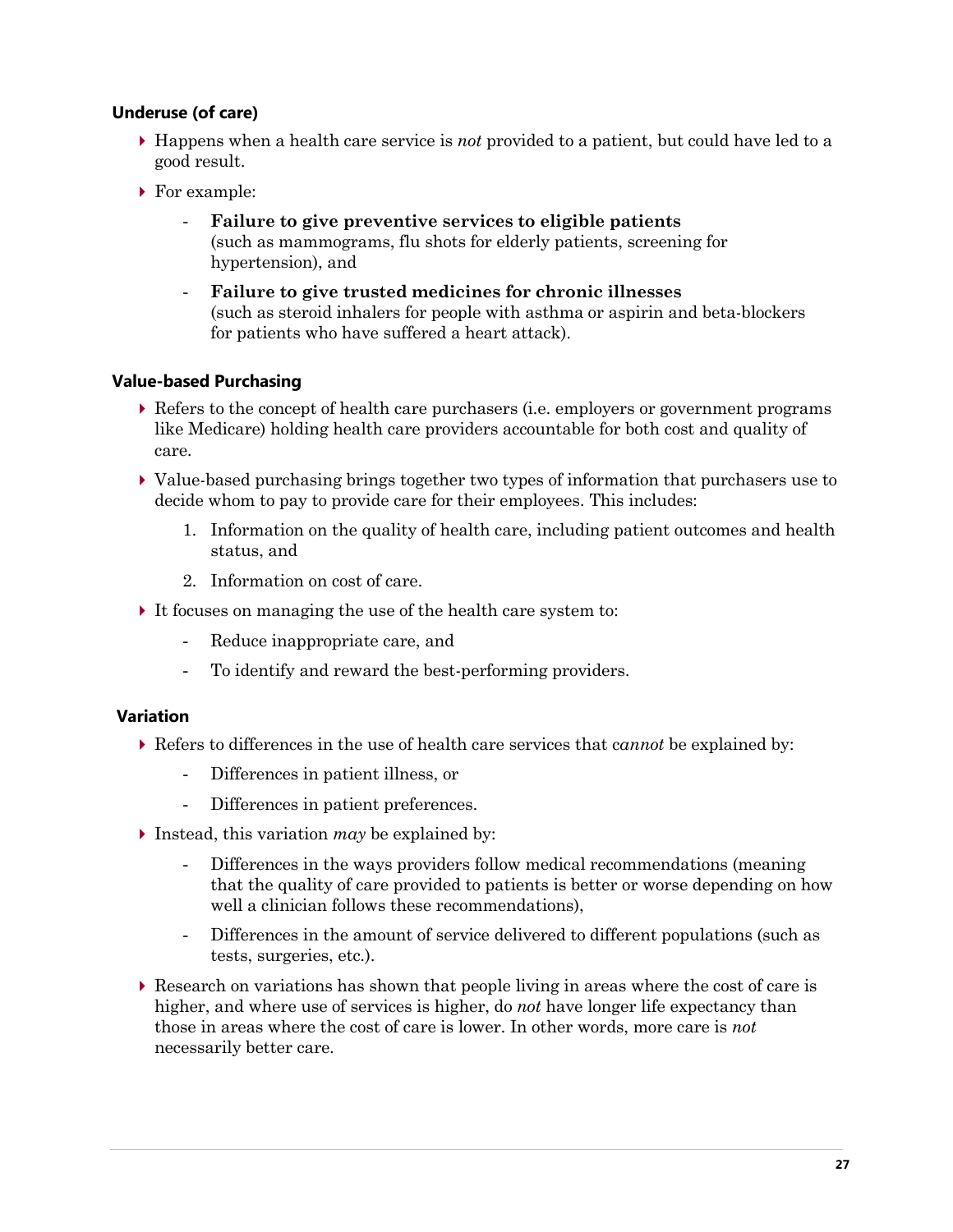# **Health Care Acronyms**

#### **AUGUST 2012**

| <b>ACA</b>   | Affordable Care Act (Also<br>known as PPACA-Patient<br>Protection and Affordable<br>Care Act) | <b>CG-CAHPS</b> | Clinical & Group<br>Consumer Assessment of<br>Healthcare Providers and<br>Systems |
|--------------|-----------------------------------------------------------------------------------------------|-----------------|-----------------------------------------------------------------------------------|
| <b>ACO</b>   | Accountable Care<br>Organization                                                              | <b>CE</b>       | Consumer Engagement                                                               |
| <b>ADA</b>   | Americans with<br>Disabilities Act                                                            | <b>CHF</b>      | <b>Congestive Heart Failure</b>                                                   |
| AHA          | American Hospital<br>Association                                                              | <b>CMS</b>      | Centers for Medicare and<br><b>Medicaid Services</b>                              |
| <b>ALOS</b>  | Average Length of Stay                                                                        | <b>CMMI</b>     | Center for Medicare and<br>Medicaid Innovation                                    |
| <b>AMA</b>   | American Medical<br>Association                                                               | <b>COPD</b>     | Chronic Obstructive<br><b>Pulmonary Disorder</b>                                  |
| <b>AHRQ</b>  | Agency for Health Care<br>Research and Quality                                                | <b>EBM</b>      | Evidence-based medicine                                                           |
| <b>ARRA</b>  | American Recovery and<br>Reinvestment Act                                                     | <b>ED</b>       | <b>Emergency Department</b><br>(preferred to ER)                                  |
| <b>BCBS</b>  | <b>Blue Cross Blue Shield</b>                                                                 | <b>EHR</b>      | Electronic Health Record                                                          |
| ВP           | <b>Blood Pressure</b>                                                                         | <b>EMR</b>      | Electronic Medical Record                                                         |
| <b>CAHPS</b> | Consumer Assessment of<br>Healthcare Providers and                                            | <b>FFS</b>      | Fee For Service (payment<br>type)                                                 |
|              | Systems                                                                                       | <b>FQHC</b>     | <b>Federally Qualified Health</b><br>Center                                       |
| <b>CDC</b>   | <b>Centers for Disease</b><br>Control and Prevention                                          | HAC/HAI         | <b>Health Care Acquired</b><br>Condition/Health Care                              |
| <b>CDSMP</b> | Chronic Disease Self-<br>Management Program                                                   |                 | <b>Acquired Infection</b>                                                         |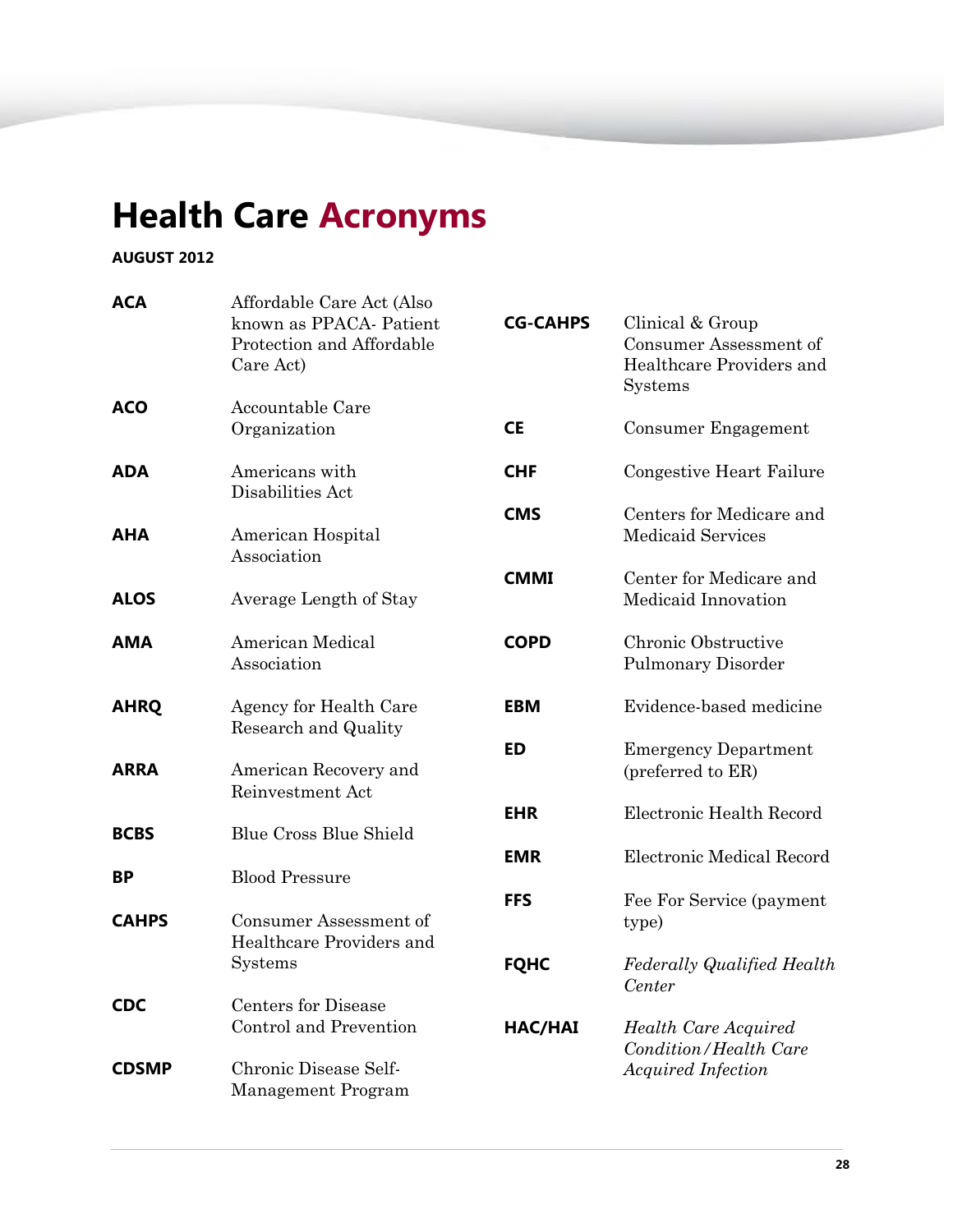| <b>HCAHPS</b> | Hospital Consumer<br>Assessment of Healthcare<br>Providers and Systems | <b>NCQA</b>  | National Committee for<br><b>Quality Assurance</b>                                         |
|---------------|------------------------------------------------------------------------|--------------|--------------------------------------------------------------------------------------------|
| HF            | Heart Failure                                                          | <b>NPWF</b>  | National Partnership for<br>Women & Families                                               |
| <b>HHS</b>    | U.S. Department of Health<br>and Human Services                        | <b>NQF</b>   | National Quality Forum                                                                     |
| <b>HIPAA</b>  | <b>Health Insurance</b><br>Portability and<br>Accountability Act       | <b>ONC</b>   | Office of the National<br>Coordinator for Health<br><b>Information Technology</b><br>(HIT) |
| <b>HIT</b>    | Health Information<br>Technology                                       | P4P          | Pay for Performance                                                                        |
| <b>HITECH</b> | Health Information<br>Technology for Economic                          | <b>PAM</b>   | <b>Patient Activation</b><br>Measure                                                       |
|               | and Clinical Health Act<br>(part of the ARRA                           | <b>PBPM</b>  | Per Beneficiary Per Month                                                                  |
|               | legislation)                                                           | <b>PCMH</b>  | <b>Patient Centered Medical</b><br>Home                                                    |
| <b>HMO</b>    | <b>Health Maintenance</b><br>Organization                              | <b>PCP</b>   | Primary Care<br>Physician/Provider                                                         |
| <b>HRSA</b>   | Health Resources and<br>Services Administration                        | <b>PCORI</b> | Patient-Centered<br><b>Outcomes Research</b>                                               |
| <b>HQA</b>    | <b>Hospital Quality Alliance</b>                                       |              | Institute                                                                                  |
| <b>IHI</b>    | Institute for Healthcare<br>Improvement                                | <b>PDSA</b>  | Plan, Do, Study, Act<br>(method used in quality<br>improvement activities)                 |
| <b>IOM</b>    | Institute of Medicine                                                  | <b>PFAC</b>  | Patient & Family Advisory                                                                  |
| <b>IPA</b>    | <b>Independent Practice</b><br>Association                             |              | Council                                                                                    |
| <b>IPFCC</b>  | Institute for Patient- and                                             | <b>PM/PM</b> | Per Member Per Month                                                                       |
|               | Family-Centered Care                                                   | PO           | Physicians Organization                                                                    |
| <b>LDL</b>    | Low-density Lipoprotein<br>(Cholesterol)                               | <b>PPACA</b> | Patient Protection and<br>Affordable Care Act (also<br>known as ACA -                      |
| <b>MU</b>     | Meaningful Use                                                         |              | Affordable Care Act)                                                                       |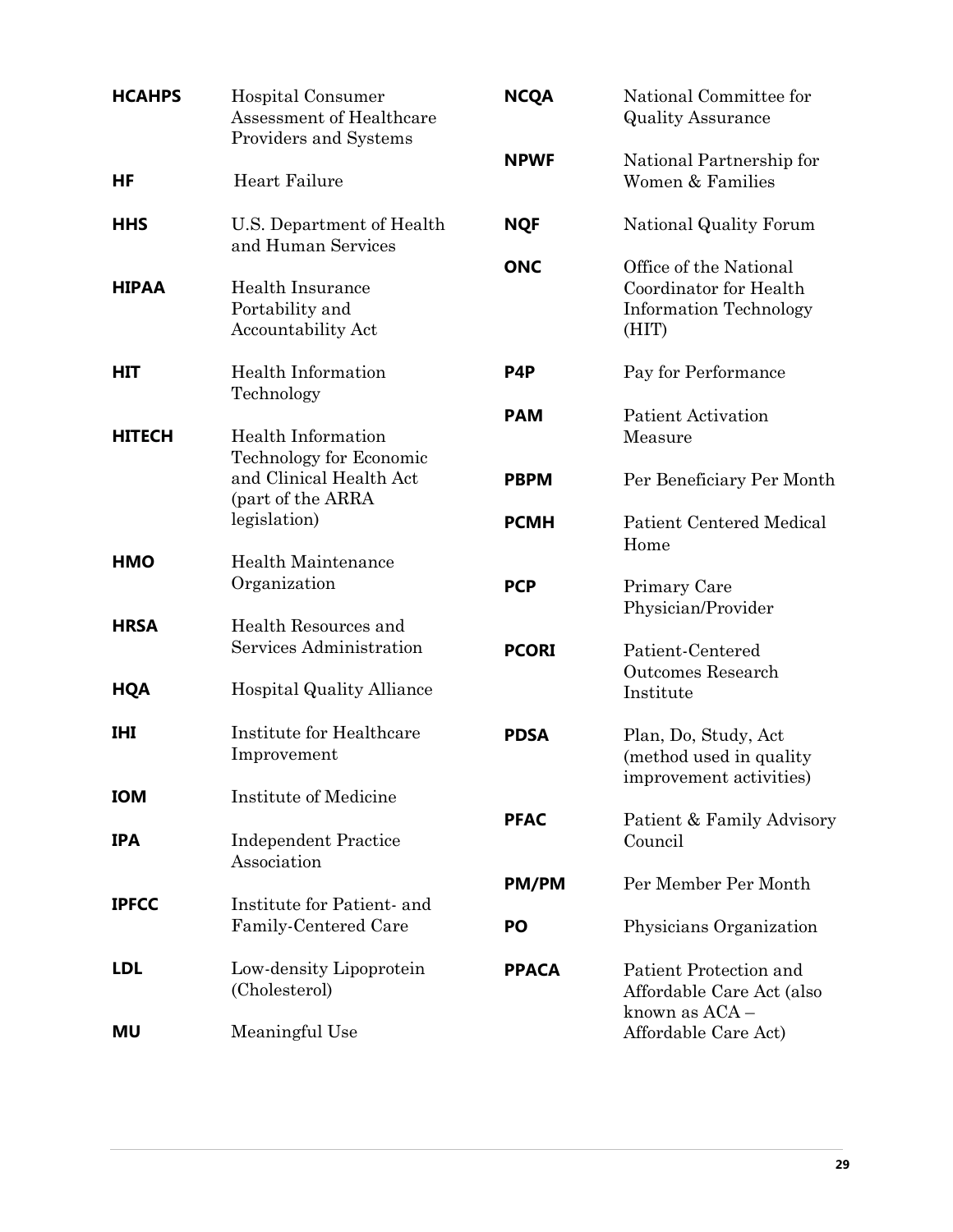| <b>PPO</b> | Preferred Provider<br>Organization   | <b>SSA</b>    | Social Security<br>Administration      |
|------------|--------------------------------------|---------------|----------------------------------------|
| QI         | <b>Quality Improvement</b>           | TA            | Technical Assistance                   |
| R/E/L/G    | Race, Ethnicity, Language,<br>Gender | <b>TCAB</b>   | Transforming Care at the<br>Bedside    |
| <b>ROI</b> | Return on Investment                 | <b>USPSTF</b> | U.S. Preventive Services<br>Task Force |
| <b>SDM</b> | <b>Shared Decision Making</b>        | <b>VBID</b>   | Value Based Insurance<br>Design        |
|            |                                      | <b>VBP</b>    | Value Based Purchasing                 |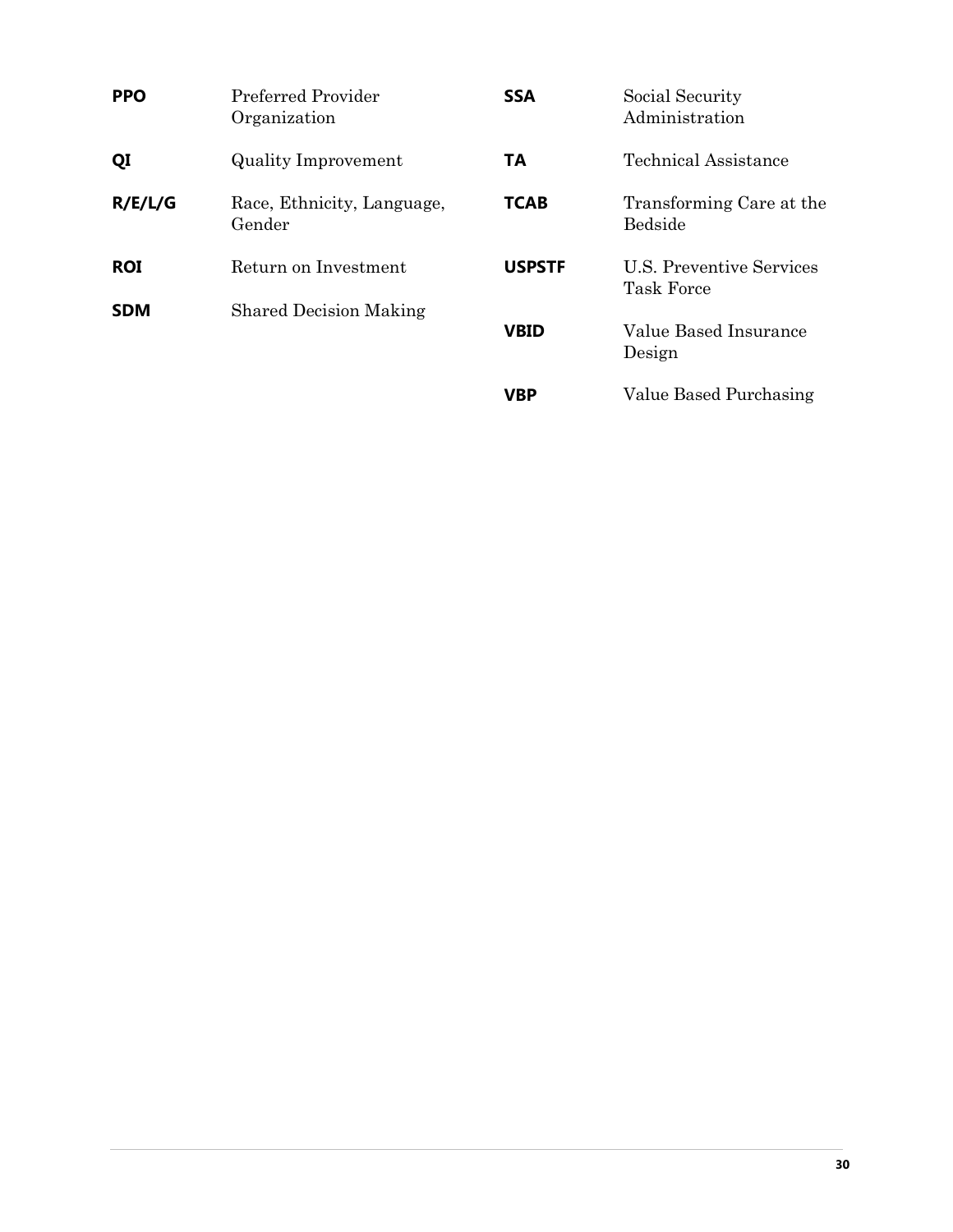# <span id="page-31-0"></span>**Pathways to Patient and Family Engagement in CPC Practices**

**APRIL 2013** 

The overarching goal of the Comprehensive Primary Care Initiative (CPC) is to encourage and support primary care practices in **delivering higher quality, better coordinated, and more patient- and familycentered care.** A central strategy for achieving these important goals is engaging patients not only in their care, but also in the re-design of care delivery and operational processes in the practice.

When determining how to reach quality, efficiency and experience goals, practices should consider patients and family caregivers as integral resources and essential partners in all aspects of the process.

**From governance, to quality improvement efforts, to the point of care, patients and families have unique insights to share and fresh ideas for innovations that enhance processes, procedures, and care delivery for both practices and patients.**

From governance, to quality improvement efforts, to the point of care, patients and family caregivers have unique insights to share and fresh ideas for innovations that enhance processes, procedures, and care delivery for both practices and patients. Practices that have collaborated with patients and family caregivers have successfully and often more quickly enhanced their quality improvement processes, reduced costs, and improved patient experience survey scores.

While some CPC practices will create Patient and Family Advisory Councils to achieve CPC's "patient and family engagement" goals, practices can benefit from patient and family perspectives and ideas without establishing a formal body or mechanism. The "engagement opportunities" below are examples of ways you can work collaboratively with patients and family caregivers to develop solutions to shared challenges, and enhance care delivery.

## Patient and Family Engagement Opportunities

- After collecting **patient experience survey data**, work with patients and family caregivers to analyze, prioritize areas for improvement, and develop and implement solutions.
- Appoint patients and family caregivers to **serve on quality improvement teams** within the practice.
- Partner with patients and family caregivers to **develop shared-decision making tools** and pilot their implementation together.

1875 Connecticut Avenue, NW | Suite 650 | Washington, DC 20009 202.986.2600 | www.NationalPartnership.org

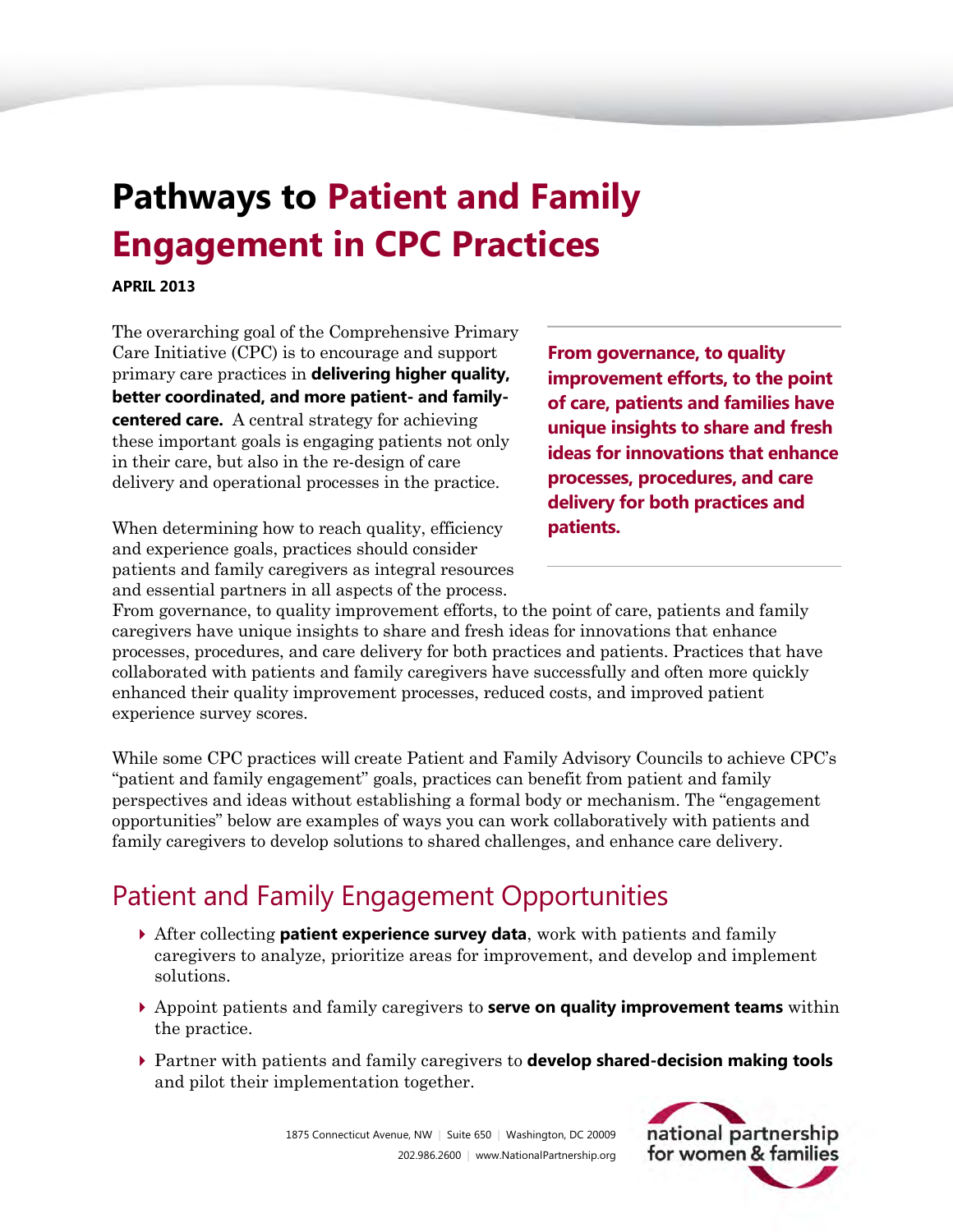- Review and re-design the existing **care plan templates** with patients and family caregivers and work with them on updates or revisions to best meet their needs.
- $\blacktriangleright$  Identify existing challenges within the practice (e.g., phone call volume, wait times, medication refill process) and ask a small group of patients and family caregivers to meet to **discuss solutions.**
- Ask patients and family caregivers for feedback on the **current methods of communication** used by patients for getting in touch with members of a care team when they have questions or need advice and work together to develop new ideas (i.e., e-mail, shared medical appointments, etc.)
- Review the design, function, and uses of the practice's **electronic patient portals** and get input from patients and family caregivers on how it could be improved so it generates efficiencies for patients and the practice. If a portal is in the planning stages, partner with patients and families to determine how it could be most useful to them.
- Invite patients and family caregivers to **participate in practice "walk abouts"** where they observe the process of receiving care at the practice (from the reception desk to the waiting room to an examination room to check-out) and encourage them to share thoughts for improvement. Work together to identify changes and begin to implement.
- Discuss with patients and family caregivers the practice's **existing care transitions processes** (i.e., how and when the practice is informed when a patient is in the hospital and how the practice provides support as the patient transitions home and back to the practice) and ask for their feedback on ways to improve.
- Invite a patient or family caregiver to share a story about their care experience at a **staff training** to provide insights into their experiences receiving care in the practice and generate ideas for changes.

Keep in mind that these efforts can be initiated on an as-needed basis and **focused on short term projects and/or goals.**

## Identifying Patient and Family Caregivers

When CPC practices begin planning to engage patients and family caregivers in the opportunities described above, staff and leadership should seek out patients and family caregivers who would be a good "fit" for these partnership opportunities. Certain experiences, skills, and qualities will help make this work successful. For example, if a practice is working to improve its diabetes care, staff should recruit patients with diabetes or their family caregivers. Along the same lines, if you are interested in improving patient experience scores, select patients who have frequented the practice and have experience with all aspects of how care is provided.

When thinking about the patients and family caregivers to engage in these opportunities, consider the following characteristics:

- Familiarity and experience with practice (as a patient or a family caregiver)
- $\triangleright$  Representative of the population most impacted by the care changes being sought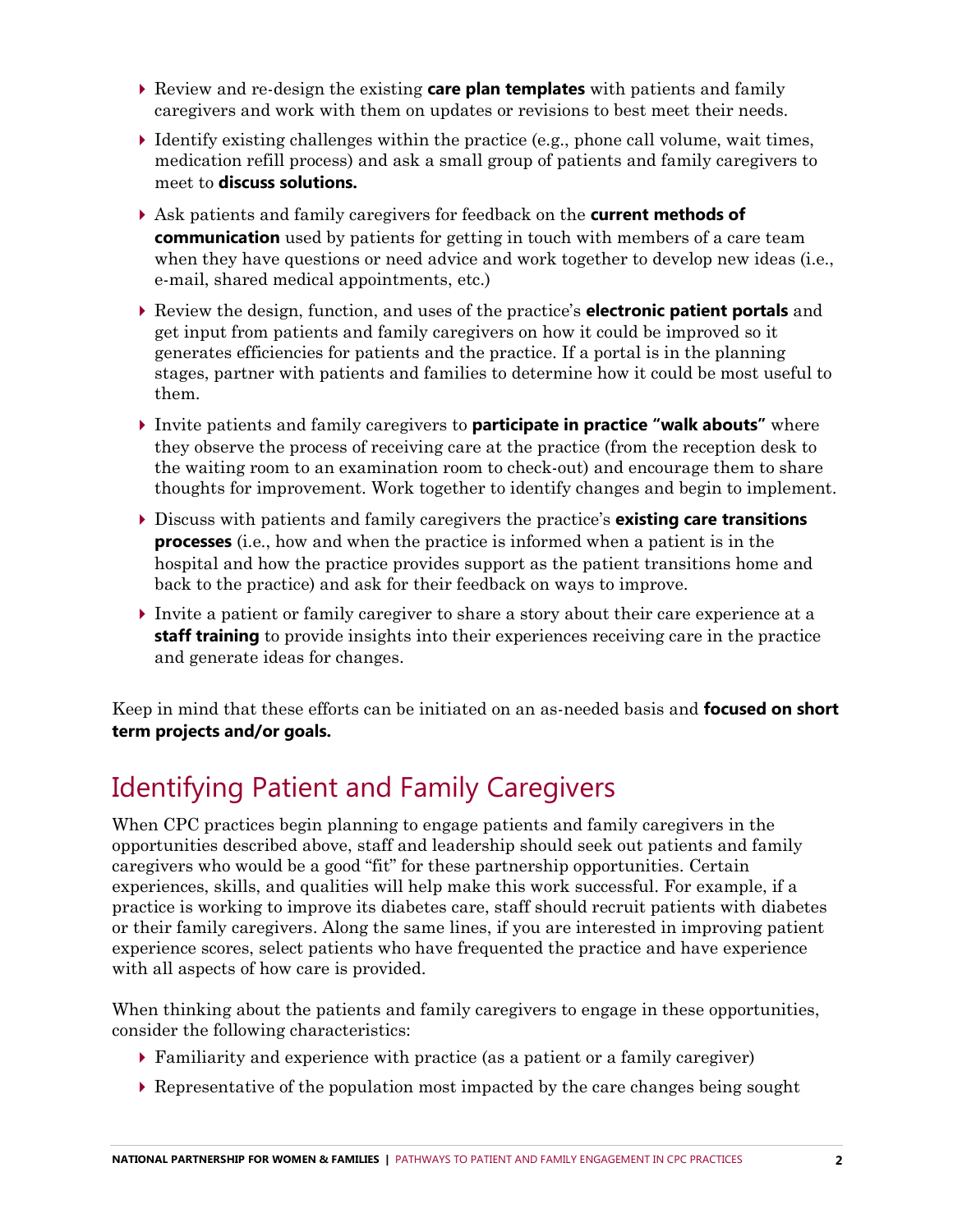- Willingness to speak up
- History of providing constructive feedback to the practice
- Capable and interested in devoting time and energy to working with the practice

Diversity is important. When choosing patients and family caregivers to engage in this work, consider those who are representative of the patient population served by the practice—e.g., age, race, gender, ethnicity, geography, sexual orientation, and family structure. Also of importance, look for patients and family caregivers who have had varying experiences at the practice—both positive and negative—and seek variety in diagnosis, treatments, and programs utilized if applicable.

## Role of community-based organizations

In addition to patients and family caregivers, community-based organizations (e.g., local AARP or American Diabetes Association chapters, YMCAs, Area Agencies on Aging, senior centers, faith-based groups, etc.) should be engaged in partnerships. As "windows" into the community, community-based organizations can specifically help practices better understand the communities they serve, the challenges certain populations of patients face, and how to support patients in overcoming those challenges to achieve the best health outcomes. For example, a local Area Agency on Aging can help practices ensure patients have access to reliable transportation and a local AARP chapter can advise practices on the kinds of care management tools patients are seeking.

## Recruitment

Once a practice is familiar with the types of characteristics to look for in patients and family caregivers to engage in these activities, begin reaching out to individuals to participate. The recruitment process can take place through a variety of ways:

- Ask providers, clinicians, and office staff for suggestions from their patient populations.
- Post and advertise notices in the practice's waiting room and examination rooms.
- Send notices through e-mail, patient portals, and/or regular mail. Use the practice's electronic health record to consider identifying patients in targeted populations to ensure a diverse representation (e.g., patients with diabetes, patients over age 65, African American patients, etc).
- Place notices in local publications, including newspapers.
- Contact local community-based organizations that serve individuals who also receive care at the practice for recommendations (e.g., local AARP chapter, houses of worship, Area Agency on Aging, YMCA, etc.)

**Best practice:** *To ensure the most efficient and effective recruitment process, consider engaging in more than one of the outreach methods above simultaneously.*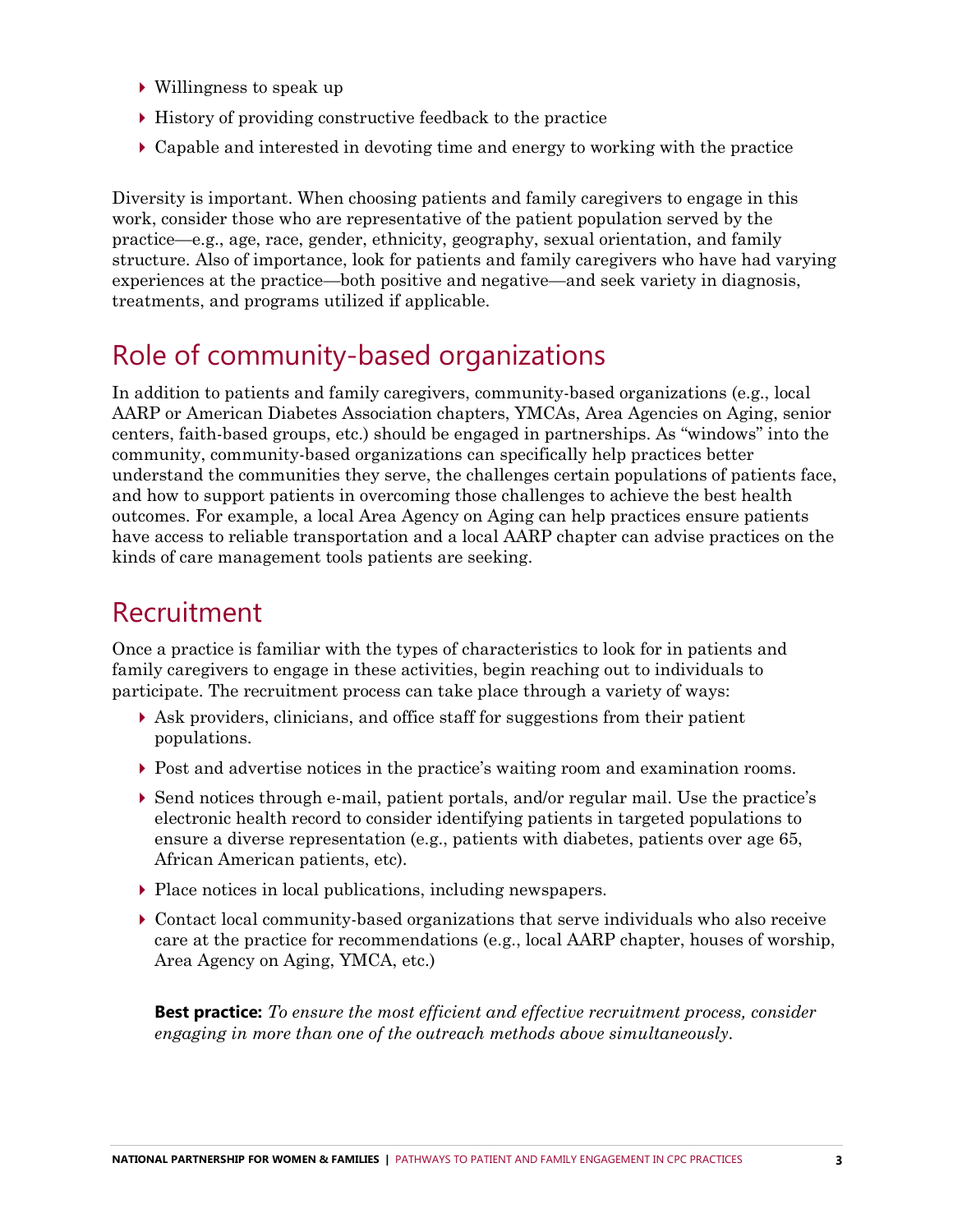- After going through the suggested recruitment process above, practices will likely have two separate lists of potential patient and family caregivers: 1. Individuals who contacted the practice after receiving the email, seeing the ads, etc. and indicated their interest in partnering with the practice and 2. Individuals who were recommended by providers, clinicians, office staff, or community-based organizations. The next step—the interview process—will need to be approached slightly differently for each group. (See **Attachment B** for example discussion questions to consider asking during initial conversations with potential patient and family caregivers.)
	- **For interested individuals who contacted the practice after receiving the email, seeing the ads, etc.:** Practice should be prepared to ask the sample discussion questions at the time the patients or family caregivers call. Use the conversation as an opportunity to get a sense of their past health care experiences at the practice, availability, and interest in the work.
	- **For recommended individuals**: When calling these individuals, practice staff should first be looking to gauge the patient's or family caregiver's interest in partnering with the practice. If the individual responds positively, continue through the discussion questions and, as with the group above, get a sense of their past health care experiences at the practice and availability.

**Best practice:** *In both scenarios, end the conversations reiterating the value of partnering with patients and family caregivers and the importance of embedding patients and family caregivers in the practice as a strategy for enhancing care delivery and quality.* 

## First meetings

As practices begin thinking about and planning for their first meetings, refer to "Key Steps for Creating Patient and Family Advisory Councils in CPC Practices" for tips and best practices.

## Next steps

After partnering with patients and family caregivers in these ways and seeing the value that it can bring to a practice, staff may decide that the best next step is to implement a more formalized, ongoing Patient and Family Advisory Council (PFAC). For the practices that have already begun to engage patients—they have a head start and will be able to make the transition smoothly.

In addition, there are resources available to help practices create a PFAC. The National Partnership for Women & Families has produced a step-by-step guide to creating a council, which includes logistics; determining PFAC staff and roles; drafting mission, vision, and goals statements; identifying and recruiting patient and family advisory members; preparing for the first meeting, and best practices for sustainability. To access this resource and other complimentary tools from the Institute for Patient- and Family-Centered Care (IPFCC) and TransforMED, visit the CPC Learning Collaborative website.